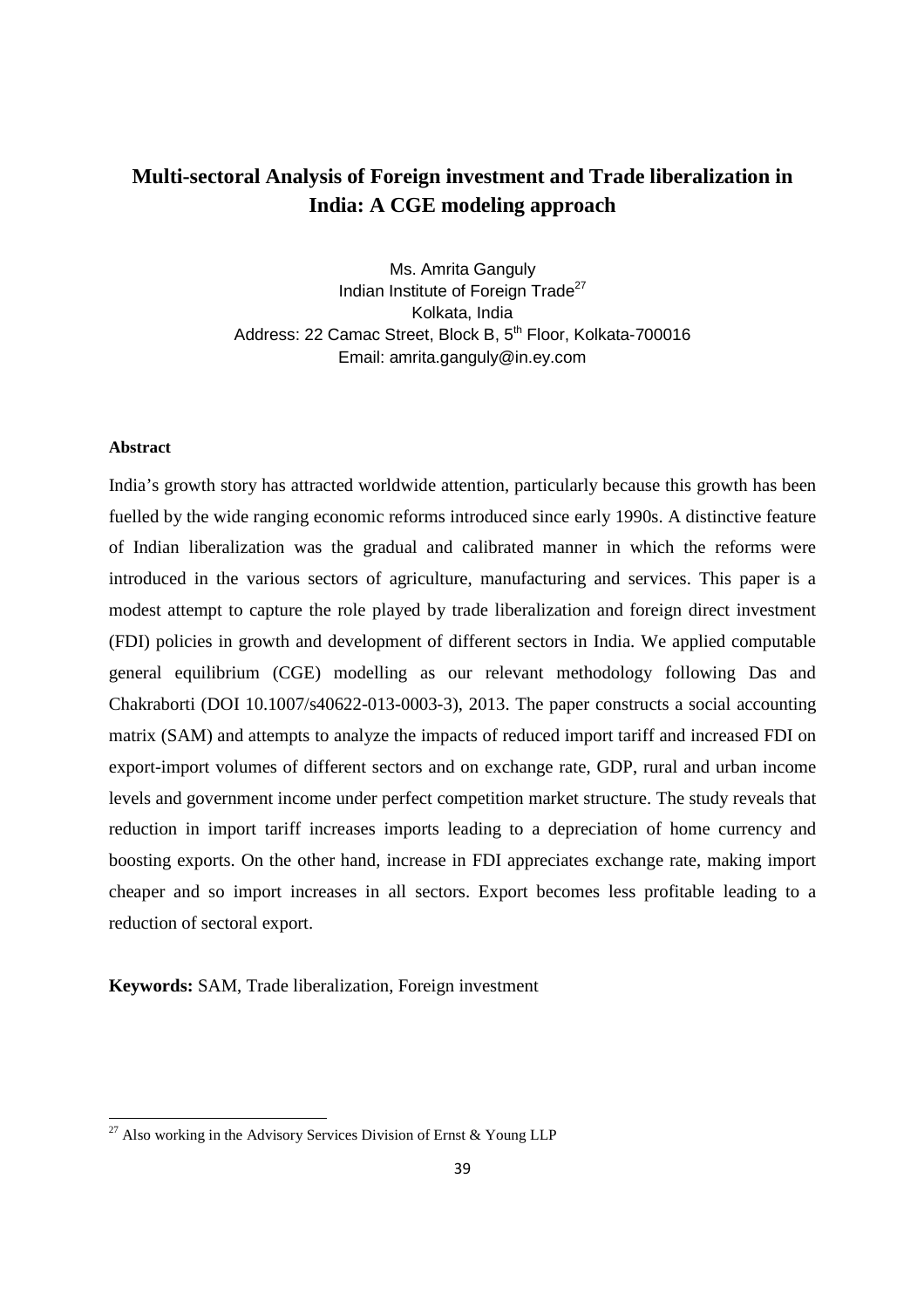#### **1. Introduction**

The trade liberalization in India refers to the ongoing economic liberalization of the country's policies initiated in 1991. The goal of liberalization was to make the economy more market oriented and expand the role of private and foreign investment. The reforms include a reduction in import tariffs, deregulation of markets, reduction of taxes, and greater foreign investment. Liberalization has been credited by its proponents for the high economic growth recorded by the country in the last two decades while its opponents have blamed it for increased poverty, inequality and economic degradation. In fact, in recent years, the Reserve Bank of India Governor, Raghuram Rajan took a bold step by raising the limit of foreign stake holding in banking sector. Within a fortnight, exchange rate problem was under control owing to greater supply of foreign exchange. After depreciating to a record low of almost 69 in the beginning of September 2013, the Indian Rupee rose in value to 63.5 on 15th September, 2013 as a result ofgreater flow of foreign direct investment into the country.

This paper tries to analyze (a) the impact of trade liberalization and particularly the impact of variation in import tariff and (b) impact of variation of foreign direct investment in the country on:

- (i) volume of import and export
- (ii) GDP
- (iii)exchange rate
- (iv)rural and urban income levels
- (v) income of the government.

The paper considers the five major sectors of agriculture, manufacturing, services, trade and infrastructure for an open economy and perfect competition using a CGE model.

Most of the economic literature considers that trade liberalization leads to an increase in welfare derived from an improved allocation of domestic resources. Import restrictions of any kind create an anti-export bias by raising the price of importable goods relative to exportable goods. The removal of this bias through trade liberalization will encourage a shift of resources from the production of import substitutes to the production of export-oriented goods. This, in turn, will generate growth in the short medium term as the country adjusts to a new allocation of resources more in keeping with its comparative advantage (McCulloch, Winters and Cirera, 2001). On the contrary, it is expected to create adjustment costs, encompassing wide variety ofpotentially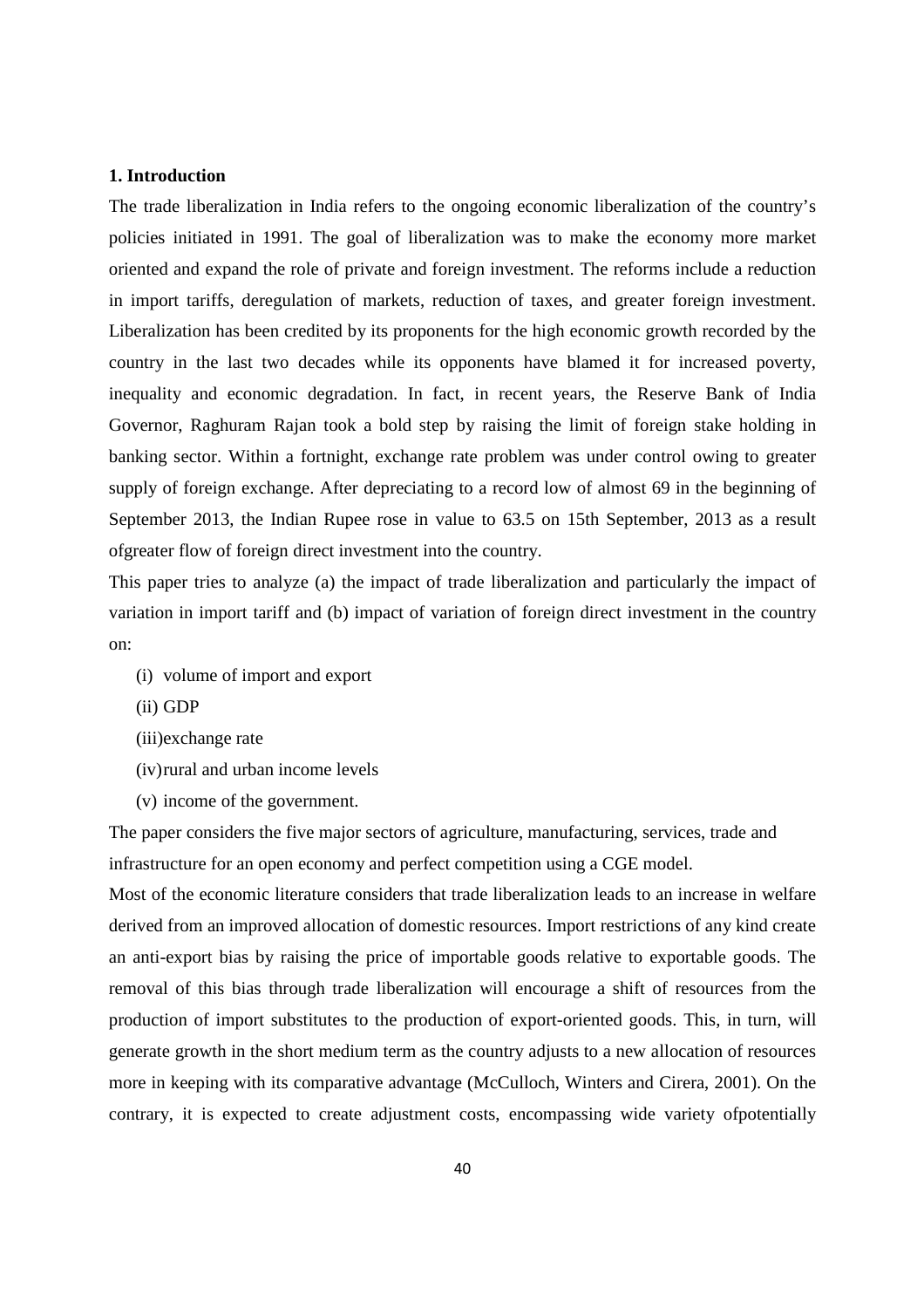disadvantageous short-term outcomes. These outcomes may include a reduction in employment and output, the loss of industry- and firm-specific human capital, and macro-economic instability arising from balance-of-payments difficulties or reductions in government revenue (Matuszand Tarr, 1999). The size of the adjustment costs depends on the speed with which resources make the transition from one sector to another.

Indian reforms in the 1990s were manifold, encompassing macroeconomic and external trade aspects. The macroeconomic (stabilization) programme placed emphasis on addressing the fiscal and current account imbalances. The unilateral liberalization coincided with multilateral trade negotiations undertaken as part of the Uruguay Round trade negotiations. The main bilateral and regional trade agreements include SAPTA, BIMSTEC and IOR-ARC. The export–import policy, in effect from 1992-1997 (Foreign Trade Regulation Act 1992) significantly reduced trade restrictions. Import tariffs were reduced gradually by compressing the top tariff rates, while rationalizing the tariff structure by reducing the number of tariff bands. The highest tariff stood at 355%, simple average 113% weighted average 87%. This was further reduced to 71% in 1993/94 and to 41% in 1995/96. The different import license systems continued to function, but were reformed to make them less restrictive (Open General Licenses, Value Based Advance Licensing drop). Special Economic Zones (SEZs) were introduced through the Export/Import Policy of 2000 to provide an internationally competitive and "hassle free" environment for export-oriented firms.

Also, the government of India with the help of World Bank and IMF introduced the macroeconomic stabilization and structural adjustment program. As a result of these reforms India opened its door to FDI inflows and adopted a more liberal foreign policy in order to restore the confidence of foreign investors. Further, under the new foreign investment policy Government of India constituted FIPB (Foreign Investment Promotion Board) whose main function was to invite and facilitates foreign investment. Starting from a baseline of less than USD 1 billion in 1990, a recent UNCTAD survey projected India as the second most important FDI destination (after China) for transnational corporations during 2010-2012. As per the data, the sectors which attracted higher inflows were services, telecommunication, infrastructure and computer software and hardware. Mauritius, Singapore, USA and UK are among leading sources of FDI in India. FDI has an important impact on country's trade balance, increasing labour standards and skills, transfer of technology and the general business climate.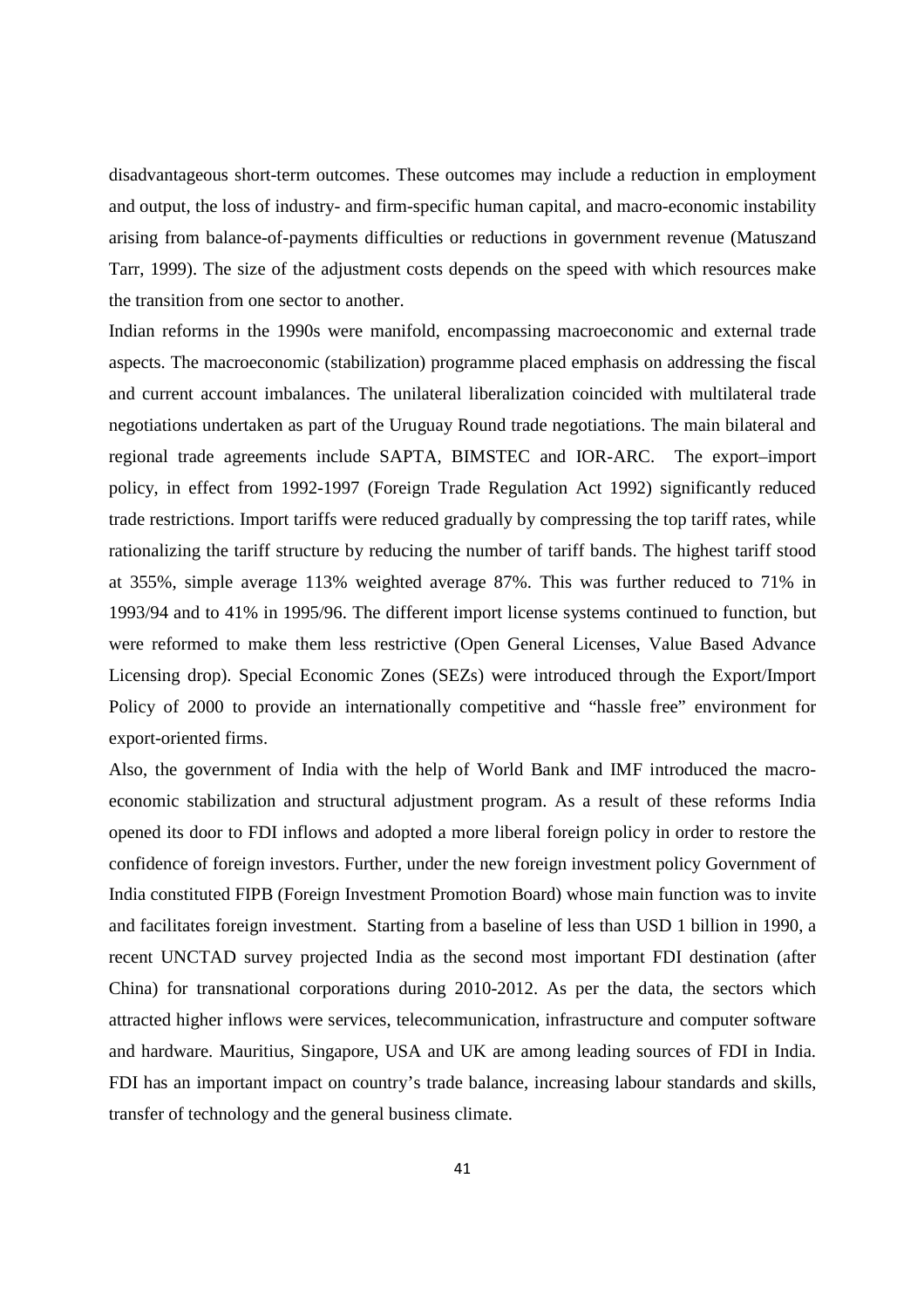**Selection of Computable General Equilibrium (CGE) model:** A CGE model is a general equilibrium model which uses the power of today's computers to calculate numerically the effects of a particular change that is introduced to the model (e.g. a change in trade policy). It preserves the optimizing assumptions and links between markets that are the hallmarks of the standard general equilibrium model. The main reason why a CGE trade model has been chosen is that it arrives at a numerically precise answer while ensuring that the results are theoretically consistent. However, the results of CGE simulations are only as good as the specification of the models and the data that are fed into them.

#### **2. Review of Literatures**

Literature review has been done on two main topics: Social Accounting Matrix and CGE modeling both in Indian context and abroad.

#### **a) Social Accounting Matrix (SAM)**

There have been a lot of studies around construction of SAM in India and abroad. Some of the relevant ones in India have been presented as below:

| No.            | <b>Name of researchers/ year</b> | <b>Salient Features of SAM</b>                                                |
|----------------|----------------------------------|-------------------------------------------------------------------------------|
| $\mathbf{1}$   | Sarkar, H. and Subbarao,         | <b>Base year: 1979-80.</b>                                                    |
|                | (1981).                          | Sectors (3 in all): agriculture, industry and services.                       |
|                |                                  | Agents: non-agricultural wage income class, non-agricultural non-             |
|                |                                  | wage income class, agricultural income class, and government.                 |
| $\overline{c}$ | Sarkar, H. and M. Panda,         | <b>Base year: 1983-84.</b>                                                    |
|                | (1986).                          | Sectors (6 in all): agriculture $(2)$ , industry $(2)$ , infrastructure and   |
|                |                                  | services.                                                                     |
|                |                                  | Agents: non-agricultural wage income class, non-agricultural non-             |
|                |                                  | wage income class, agricultural income class, and government.                 |
| 3              | Bhide, S. and S. Pohit. (1993).  | <b>Base year: 1985-86.</b>                                                    |
|                |                                  | <b>Sectors (6 in all):</b> agriculture (2), livestock $\&$ forestry, industry |
|                |                                  | (2), infrastructure and services.                                             |
|                |                                  | Agents: government, non-agricultural wage income earners, non-                |
|                |                                  | agricultural profit income earners, and agricultural income earners           |
| $\overline{4}$ | Pradhan, B. and A. Sahoo,        | <b>Base year: 1989-90.</b>                                                    |
|                | (1996).                          | <b>Sectors (8 in all):</b> agriculture (2), mining and quarrying, industry    |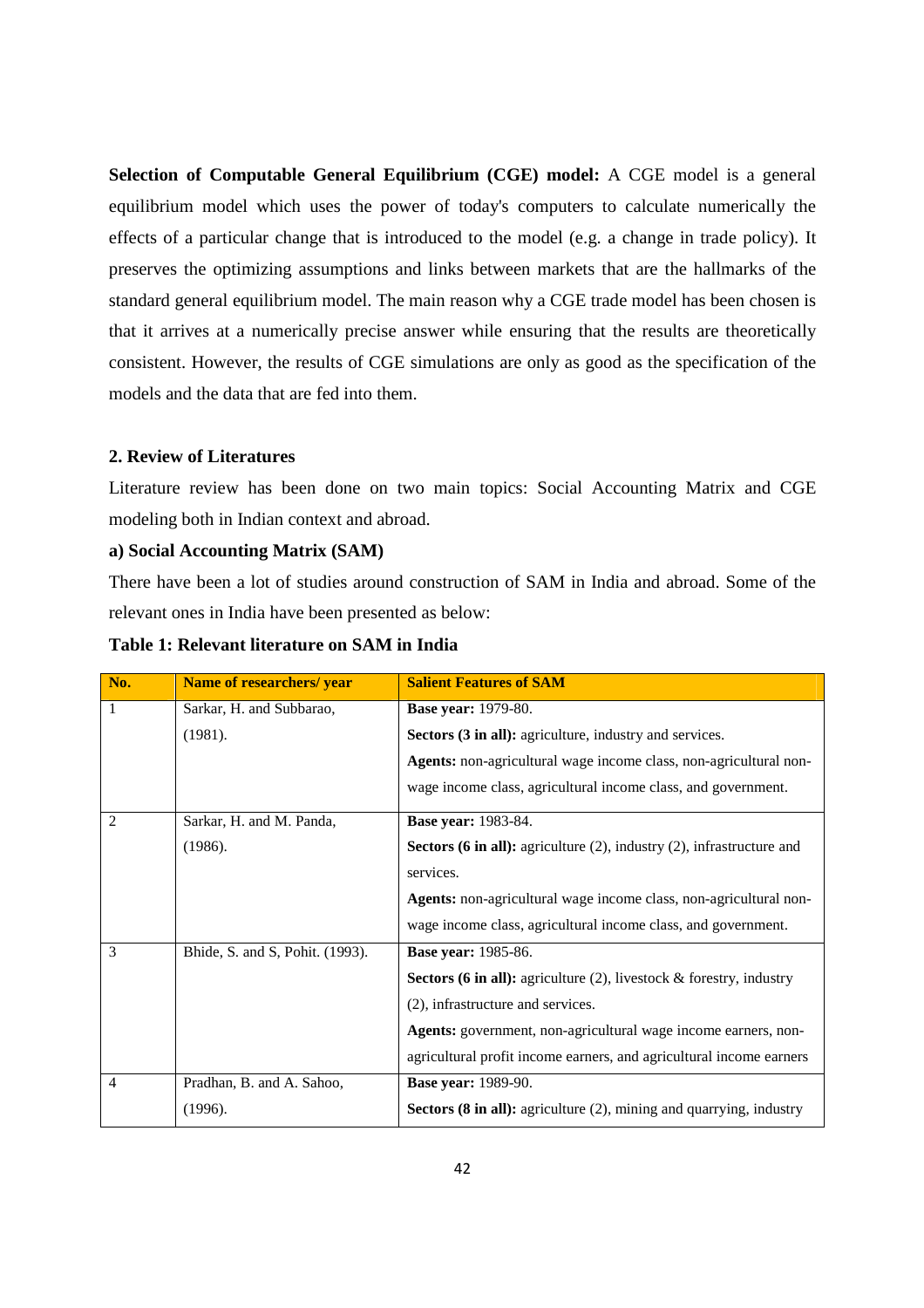| No. | Name of researchers/ year         | <b>Salient Features of SAM</b>                                          |
|-----|-----------------------------------|-------------------------------------------------------------------------|
|     |                                   | (2), construction, electricity combined with water and gas              |
|     |                                   | distribution, and services (3).                                         |
|     |                                   | Agents: government, agricultural self-employed, agricultural            |
|     |                                   | labour, and nonagricultural self-employed and other labour.             |
| 5   | Pradhan, B. Sahoo, A. and         | <b>Base year: 1994-95.</b>                                              |
|     | M.R. Saluja, (1999).              | Sectors (60 in all): agriculture (4), livestock products (2), forestry  |
|     |                                   | sector, mining (4), manufacturing (27), machinery and equipment         |
|     |                                   | (6), construction, electricity, transport (2), gas and water supply,    |
|     |                                   | other services (11).                                                    |
|     |                                   | Agents: government, self employed in agriculture (rural & urban),       |
|     |                                   | self employment in non-agriculture (rural & urban), agricultural        |
|     |                                   | wage earners (rural & urban), other households (rural & urban),         |
|     |                                   | private corporate, and public non-departmental enterprises.             |
| 6   | Pradhan, B. K. M.R. Saluja and S. | <b>Base year: 1997-98.</b>                                              |
|     | K. Sing (2006).                   | Sectors (57 in all): agriculture (4), livestock products (2), forestry, |
|     |                                   | mining, manufacturing (27), machinery and equipment (6),                |
|     |                                   | construction, electricity, transport (2), gas and water supply, other   |
|     |                                   | services $(11)$ .                                                       |
|     |                                   | Agents: government, self employed in agriculture (rural & urban),       |
|     |                                   | self employment in non-agriculture (rural & urban), agricultural        |
|     |                                   | wage earners (rural & urban), other households (rural & urban),         |
|     |                                   | private corporate, and public non-departmental enterprises.             |
| 7   | Sinha, A. Siddiqui. K.A, and      | Base year: 1999-2000.                                                   |
|     | Munjal. P (2007).                 | Sectors (13 in all): agriculture (informal), formal manufacturing       |
|     |                                   | (9), construction (informal), other services (formal & informal),       |
|     |                                   | and government service.                                                 |
|     |                                   | Agents: casual labour (rural & urban), regular wage earner (rural       |
|     |                                   | & urban), own account worker (rural & urban), employer (rural &         |
|     |                                   | urban), and government.                                                 |
| 8   | M.R.Saluja and Yadav.B            | <b>Base year: 2003-04.</b>                                              |
|     | (2006).                           | Sectors (73 in all): agriculture (12), livestock products (4),          |
|     |                                   | forestry, mining (4), manufacturing (28), machinery and equipment       |
|     |                                   | (7), construction, energy, gas distribution, water supply, transport    |
|     |                                   | $(2)$ , other services $(10)$ .                                         |
|     |                                   | Agents: 5 rural households' expenditure classes, 5 urban                |
|     |                                   | households expenditure classes, private corporation, public             |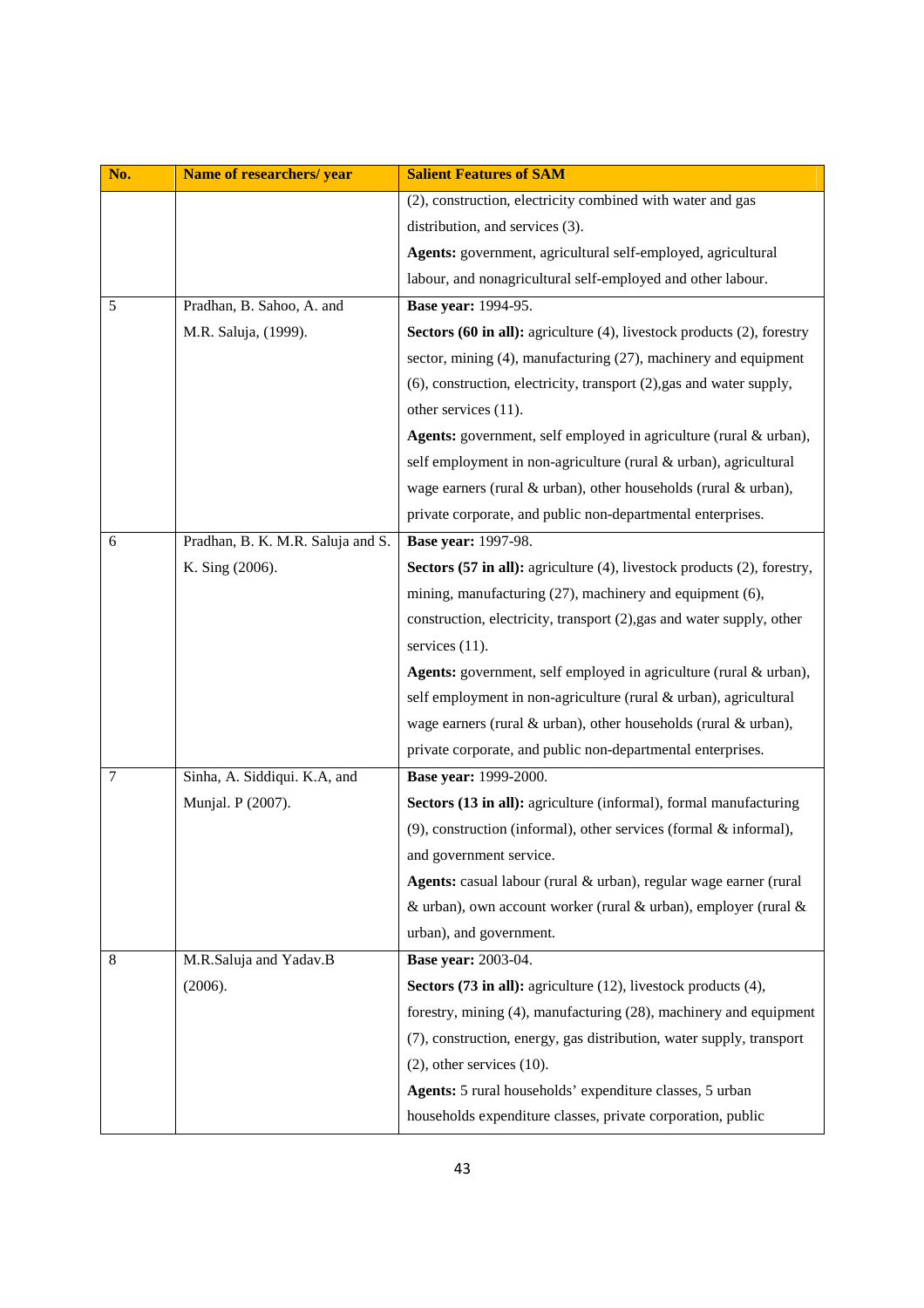| No.              | Name of researchers/year       | <b>Salient Features of SAM</b>                               |
|------------------|--------------------------------|--------------------------------------------------------------|
|                  |                                | enterprises and government.                                  |
| $\boldsymbol{q}$ | OjhaV.P. and S, Pohitet et al. | Base year: 2003-04.                                          |
|                  | (2009).                        | Sectors (36in all): Agriculture & allied (7), Mining &       |
|                  |                                | Quarrying (4), Manufacturing industries (12), Transport (5), |
|                  |                                | Other service (2), Electricity(3), Water supply, Biomass and |
|                  |                                | construction.                                                |
|                  |                                | Agents: 5 rural household income classes, 4 urban households |
|                  |                                | income classes, private corporation, public enterprises and  |
|                  |                                | government.                                                  |

#### b) Computable General Equilibrium Models

The first CGE model was developed by L. Johansen (1960) which was a simple model and could be solved easily using elementary algebra. This was followed by Scraf who converted theoretical general equilibrium framework to a useful tool for policy analysis. Hansen and Scarf (1973) formalized new techniques for computation of equilibrium prices in a nonlinear set up. Development of different software made CGE popular to the academicians as well as to the policy makers in the beginning of 80's.

Full blown global trade model started with Michigan model of world production and trade by Deardorf and Stern, 1986 which is developed to examine employment effects of Tokyo round. There are several other global trade models including Mckibin and Sach(1991) , Gcubed(Mckibbin and Wilcoxen, 1992) and SALTER (Jomimi et al.1994) and the multiregional global trade model by Harrison, Rutherford and Tarr, 1996. At present, the most acclaimed and widely popular global trade model is GTAP (Global Trade Analysis Project) model by Hertelet, al 1997.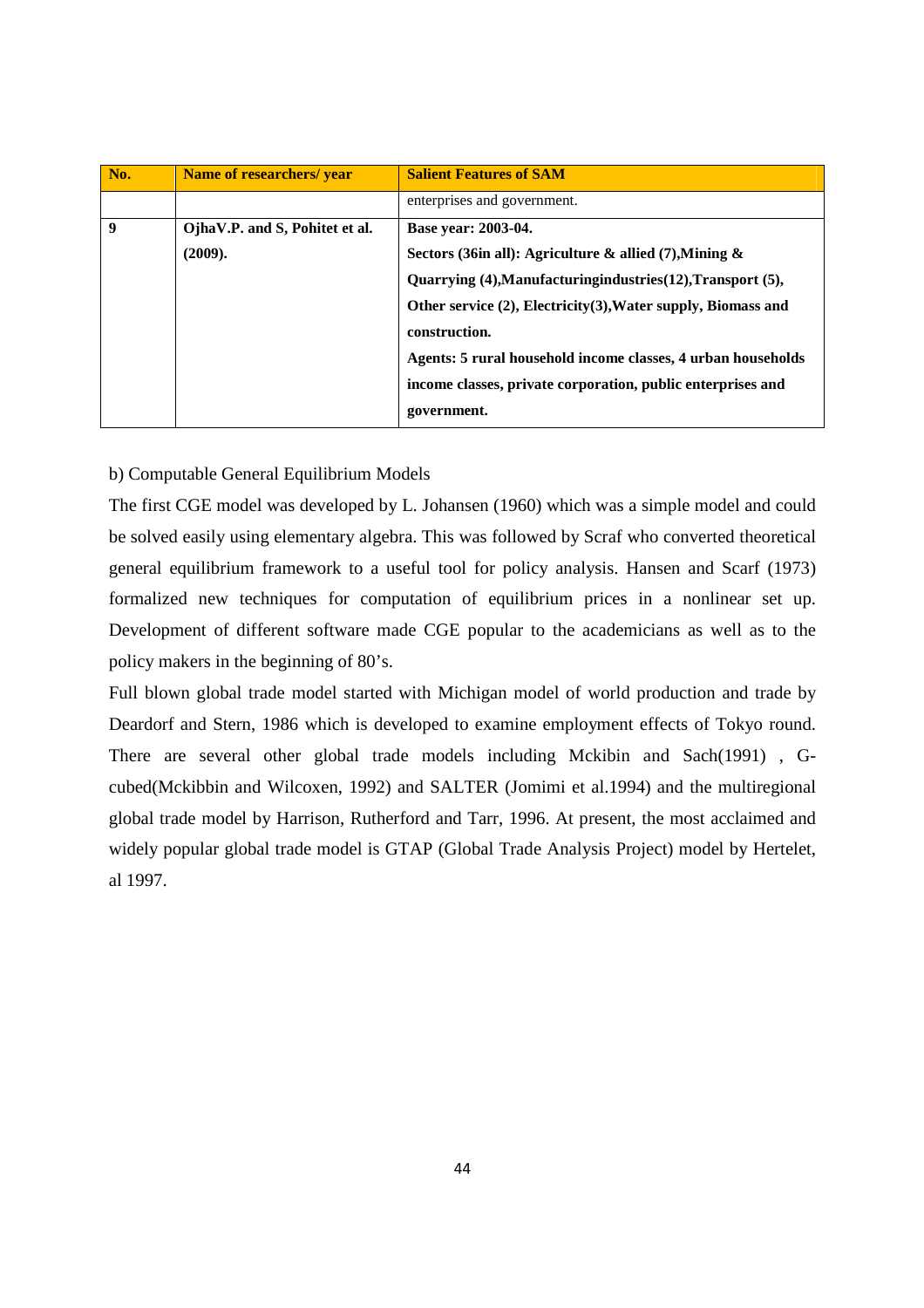# **Table 2: Relevant literature on CGE model**

| <b>Name of author</b>                             | <b>Objectives of the study</b>                                                             | <b>Results and Conclusion</b>                                                                                                                                                                                                                                                                                                                                                                                                                                                                                                                                                                                               |
|---------------------------------------------------|--------------------------------------------------------------------------------------------|-----------------------------------------------------------------------------------------------------------------------------------------------------------------------------------------------------------------------------------------------------------------------------------------------------------------------------------------------------------------------------------------------------------------------------------------------------------------------------------------------------------------------------------------------------------------------------------------------------------------------------|
| Melo<br>Dervis,<br>and<br>S.Robinson (1982)       | Construction<br>of<br>General<br>equilibrium<br>models<br>for<br>development policy.       | Systematic formulation of computable general<br>$\bullet$<br>equilibrium models and their application to the policy<br>problems of individual countries.<br>They made applications to problems ranging from the<br>response to rising energy prices to long-term<br>structural change and income distribution.<br>As a result of extensive testing of alternative<br>methods, like Input-Output modelling and CGE<br>models they are able to show the advantages and<br>limitations of more complex general equilibrium<br>formulations in comparison to simpler forms of inter<br>industry analysis.                       |
| Dixon. Parmenter,<br>Powell and<br>Wilcoxen(1992) | <b>Notes</b><br>To<br>discuss<br>the<br>and<br>Problems on Applied General<br>Equilibrium. | The book is written as a text for an applied general<br>equilibrium course, as well as a useful reference for<br>students interested in using computational general<br>equilibrium<br>models<br>research<br>as<br>$\mathbf a$<br>tool.                                                                                                                                                                                                                                                                                                                                                                                      |
|                                                   |                                                                                            | Different chapters of the book described Input-<br>Output Data and Input-Output Models, the Johansen<br>Approach the Construction of a Model for Practical<br>Policy Analysis and an Introduction to Inter temporal<br>Modeling.                                                                                                                                                                                                                                                                                                                                                                                            |
| Johansen, L.(1960)                                | Multi<br>$_{\mathrm{of}}$<br>sectoral<br>study<br>economic growth.                         | It is the first CGE model. The model is general as it<br>$\bullet$<br>contained 20 cost -minimizing industries and a utility<br>-maximizing household sector.<br>For the optimizing actor s, price played an important<br>role in determining consumption and production<br>decisions. The model employed market equilibrium<br>assumption in the determination of prices.<br>The model is computable. It produced a numerical,<br>multi sectoral description of growth in Norway using<br>Norwegian input-output data.                                                                                                     |
| Pyatt and Round(1985)                             | of<br>Development<br>Social<br>Accounting Matrix as the basis<br>for planning.             | This literature has shown how a SAM can be used to<br>provide a bridge between macro and micro analysis<br>of the poverty impacts of policy via socio-economic<br>household groups.<br>As a data and economic accounting framework,<br>which integrates the macroeconomic accounts with<br>key micro datasets, especially household and labour<br>force surveys, many of its virtues are self-evident.<br>As a single-entry accounting system in which the<br>transactions between agents are traced through<br>explicitly, the SAM has additional appeal as a basis<br>for simple macro-meso level analysis and multiplier |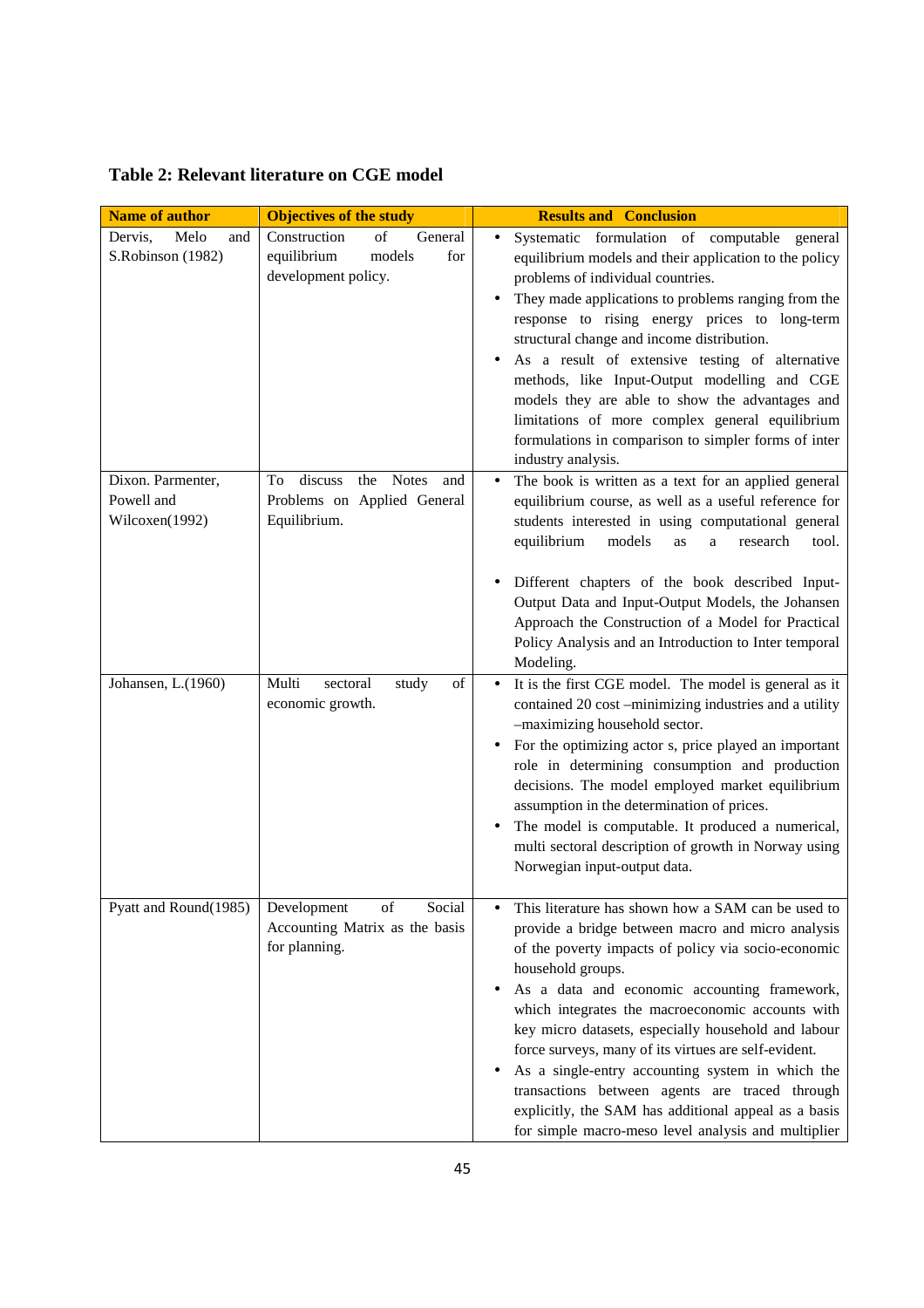|                        |                                 | modeling.                                                                                       |
|------------------------|---------------------------------|-------------------------------------------------------------------------------------------------|
| Lofgren A. et al(2002) | Development of a Standard       | Described underlying economic assumptions of the<br>$\bullet$                                   |
|                        | Computable<br>General           | CGE models.                                                                                     |
|                        | Equilibrium (CGE) Model in      | Narrated the basic schematic structure of Social                                                |
|                        | GAMS.                           | Accounting Matrix (SAM).                                                                        |
|                        |                                 | Described basic Mathematical structure of the CGE                                               |
|                        |                                 | model in GAMS.                                                                                  |
|                        |                                 | Described Calibration of the model parameters using                                             |
|                        |                                 | GAMS.                                                                                           |
| Robinson, S.(1989)     | Development of Multi-sectoral   | Surveyed different multisectoral models, like a)<br>$\bullet$                                   |
|                        | Models.                         | Input-output models, SAM based models and CGE                                                   |
|                        |                                 | models.                                                                                         |
|                        |                                 | In the last few years, there has been lot of work to                                            |
|                        |                                 | advance the theoretical underpinnings of CGE                                                    |
|                        |                                 | models, especially in the areas of trade and macro,                                             |
|                        |                                 | and also to improve the statistical base for parameter<br>estimation.                           |
| Shoven and             |                                 | Computer permits the quantitative analysis of large-<br>$\bullet$                               |
| Whalley(1984)          |                                 | dimensional models. Qualitative analysis of an issue                                            |
|                        |                                 | in a general equilibrium frame-work can often only                                              |
|                        |                                 | identify potentially offsetting effects, and this new                                           |
|                        |                                 | quantification offers a way to determine the size of                                            |
|                        |                                 | the net effect.                                                                                 |
|                        |                                 | In the tax models, a general theme seems to be that                                             |
|                        |                                 | efficiency costs (deadweight losses) of taxes may be                                            |
|                        |                                 | more severe than had previously been supposed. This                                             |
|                        |                                 | is especially the case with marginal dead-weight                                                |
|                        |                                 | losses from taxes.                                                                              |
|                        |                                 | In the trade models, the role of terms-of-trade effects                                         |
|                        |                                 | and the difference between national and global                                                  |
|                        |                                 | interests is an important theme.                                                                |
| Shoven and             | Development of the structure of | Discussed the techniques of general equilibrium.<br>$\bullet$                                   |
| Whalley(1992)          | Applied General Equilibrium.    | Theoretical structure of Arrow-Debrew general                                                   |
|                        |                                 | equilibrium has been explored.                                                                  |
|                        |                                 | Discussed the methodology for applying general                                                  |
|                        |                                 | equilibrium. They primarily applied it in the context                                           |
|                        |                                 | of US tax policy reforms.                                                                       |
|                        |                                 | Discussed domestic policy implications like trade<br>٠<br>policy, tax policy and price control. |
| Taylor, L.(1990)       | Demonstration of Structuralist  |                                                                                                 |
|                        | CGE<br>Models<br>Socially<br>in | The models described in this book are easy to set up<br>$\bullet$                               |
|                        | relevant Policy analysis.       | and manipulate on microcomputers                                                                |
|                        |                                 | Author has discussed structuralist CGE models and<br>$\bullet$                                  |
|                        |                                 | that is followed by contributions that take up their                                            |
|                        |                                 | application in specific countries. This collection of                                           |
|                        |                                 | work reviews the results of using CGE models since                                              |
|                        |                                 | the early 1970s, with an emphasis on models that                                                |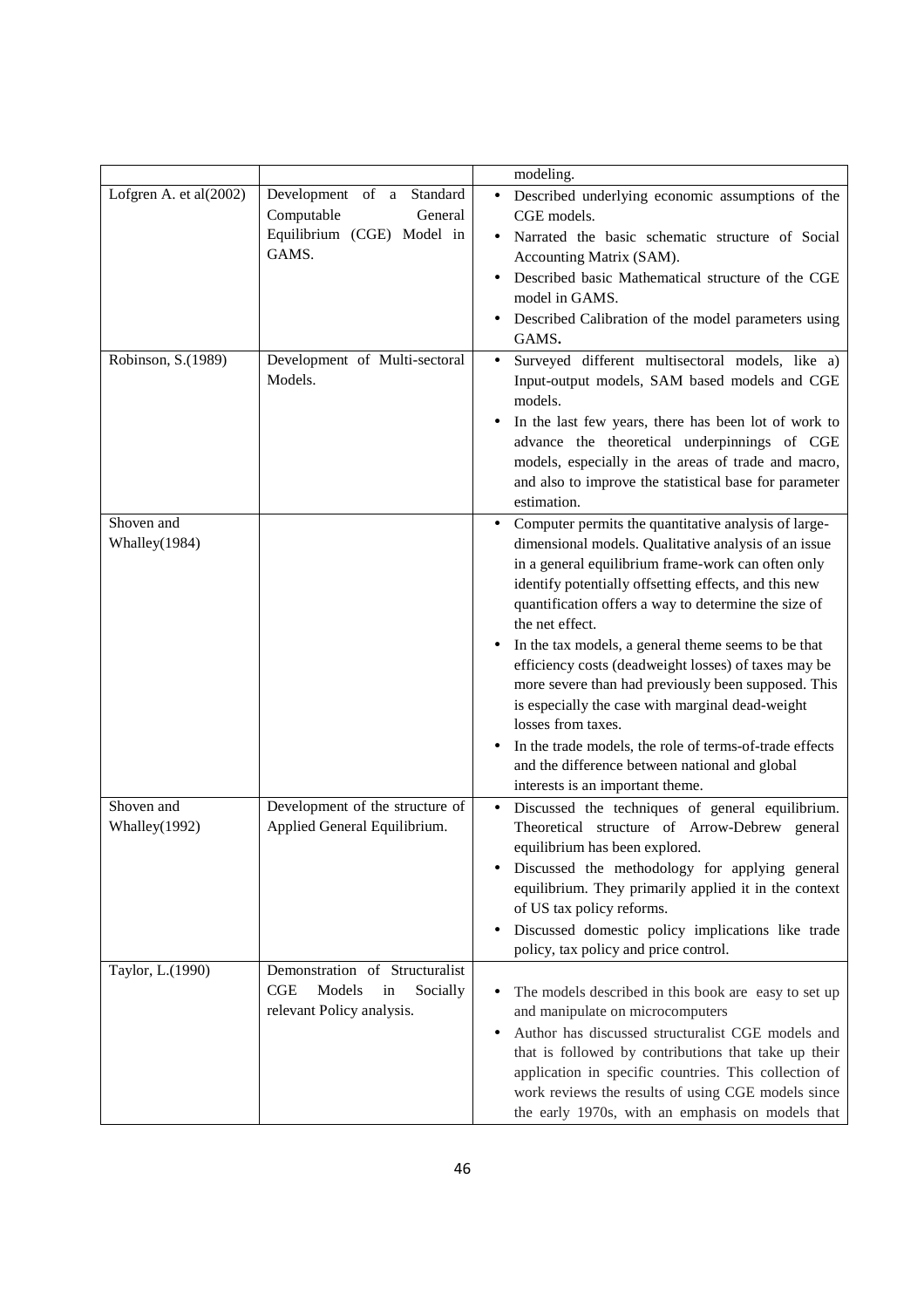|                 |                                             | structural factors such as<br>broad<br>encompass<br>distribution of income and wealth, land tenancy<br>relationships, foreign trade, production, markets, and<br>control of the means of production that are<br>fundamental to the behavior of developing<br>economies.                     |
|-----------------|---------------------------------------------|---------------------------------------------------------------------------------------------------------------------------------------------------------------------------------------------------------------------------------------------------------------------------------------------|
|                 |                                             | Different chapters explain the macro constraints on<br>٠<br>India's economic growth and describe policy shocks,<br>describe the application of a structuralist model to<br>Nicaragua, to Mexican food consumption policies,<br>and to the food market in Colombia.                          |
| T. Hertel(1998) | Global Trade Analysis using<br>GTAP models. | Described the basic structure of GTAP framework.<br>GTAP database, model parameters and GEMPACK<br>the relevant software have been discussed<br><b>as</b><br>elaborately.<br>Application of GTAP in agricultural analysis, Multi<br>Fibre agreement analysis and Environmental<br>analysis. |

# **Table 3: Relevant literature on application of CGE model in policy analysis in India**

| <b>MODEL</b>                | <b>USES/APPLICATION</b>                         | <b>DATABASE USED</b>            |
|-----------------------------|-------------------------------------------------|---------------------------------|
| Sarkar H. and M. Panda      | Short run forecasting and policy analysis       | SAM of India for 1983-84        |
| (1990)                      | through structural macroeconomic model          |                                 |
| Panda M. and H. Sarkar      | Resource mobilization through administered      | SAM of India for 1983-84        |
| (1990)                      | price in India                                  |                                 |
| Narayana et al.(1991)       | Policy analysis for agricultural growth and     | SAM of India for 1983 -         |
|                             | redistribution                                  | 84                              |
| Panda M.(1992)              | A note on the database for poverty analysis     |                                 |
|                             | through CGE model                               |                                 |
| Panda M. and J. Quizon      | Distribution<br>Trade<br>Growth<br>and<br>under | SAM of India for 1990-91        |
| (2001)                      | liberalization in India                         |                                 |
| Parikh K.S. et al.(1997)    | Agricultural trade liberalization, growth,      | SAM of India for 1990-91        |
|                             | welfare and large country effects               |                                 |
| Sinha A.et al. (Sept, 2003) | Impact of Globalization on Indian Women         | SAM of India for 1999           |
|                             | Workers                                         |                                 |
| Panda M. and A.             | Impact of trade liberalization on Poverty and   | SAM of India for the year 2003- |
| GaneshKumar (2009)          | Food security in India                          | 04                              |
| Ojha V. P. and              | Human capital formation and Economic            | SAM of india-1994-95            |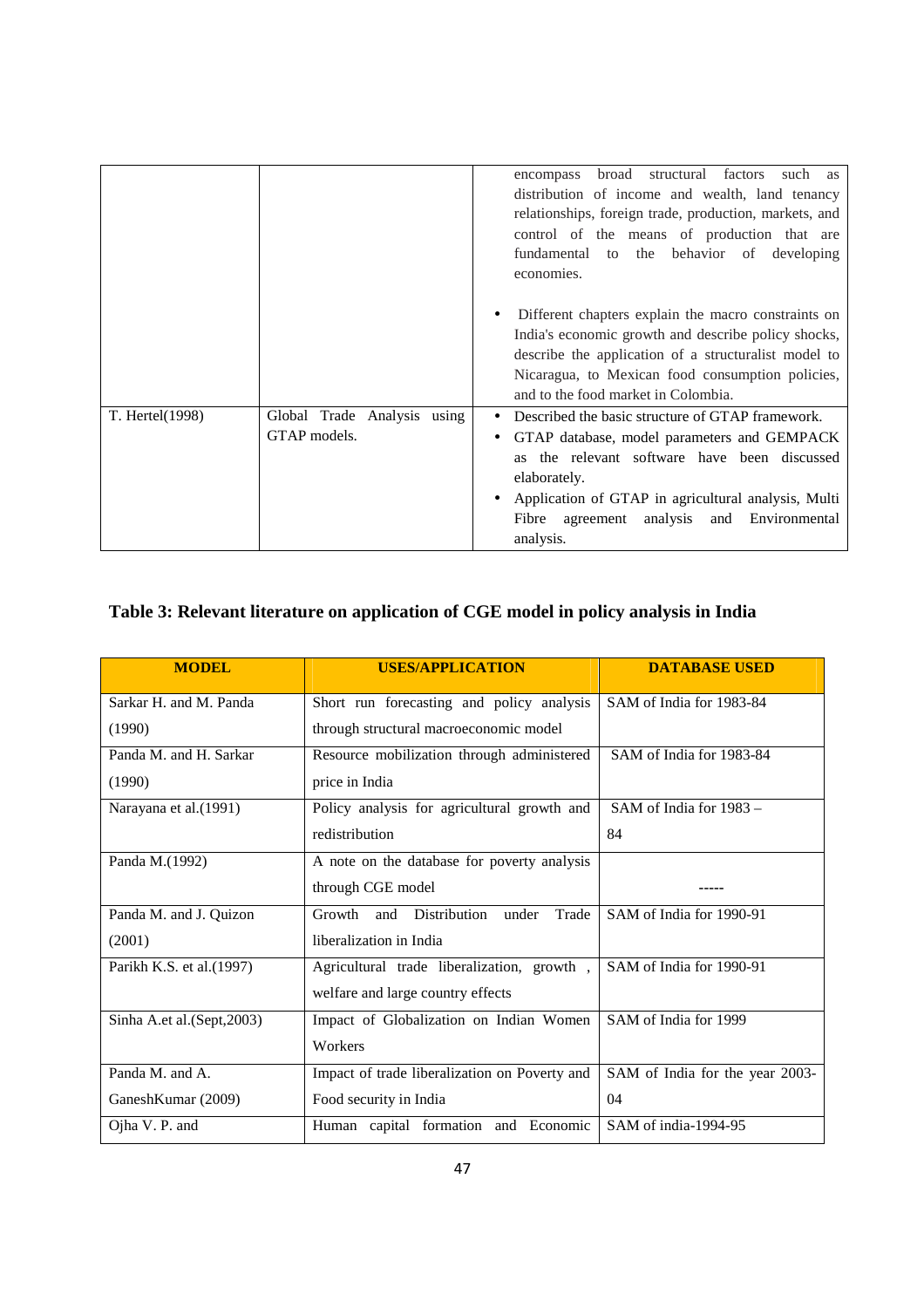| <b>MODEL</b>      | <b>USES/APPLICATION</b>                    | <b>DATABASE USED</b>    |  |  |  |
|-------------------|--------------------------------------------|-------------------------|--|--|--|
| B.K.Pradhan       | growth in India                            |                         |  |  |  |
| Ojha V. P. and    | Macroeconomic and sectoral impacts of HIV  | SAM of India 2002-03    |  |  |  |
| B.K.Pradhan(2009) | and AIDS in India.                         |                         |  |  |  |
| Ojha V.P. et al.  | Biodiesel<br>Economy-Wide<br>of<br>Impacts | SAM of India of 2006-07 |  |  |  |
| (May 2011)        | Production and Use in India.               |                         |  |  |  |

#### **Gaps in the Existing Literature:**

- 1. There exists considerable number of works on CGE modeling applied in developmental aspects like trade liberalization, poverty, inequality, food security issue etc.However, none of the literature reviewed have studied the impact of variation of FDI and import tariff reduction separately.
- 2. Our research work tries to study the multisectoral impact of policy change resulting in import tariff reduction and FDI increase.

#### **3. Construction of Social Accounting Matrix**

A social accounting matrix (SAM) is a representation of the macro accounts of a socio-economic system, which captures the transactions and transfers between all economic agents in the system. It defines a comprehensive framework that can depict full circular flow of income from production activities to factor service providers such as households. Each row of a SAM represents total receipts of any account, and column represents expenditure of that account. Therefore, the row total is supposed to be equal to the corresponding column total. An entry in the *i*th row and *j*th column represents receipts of *i*th account from the *j*th account. CGE models are traditionally based on SAM.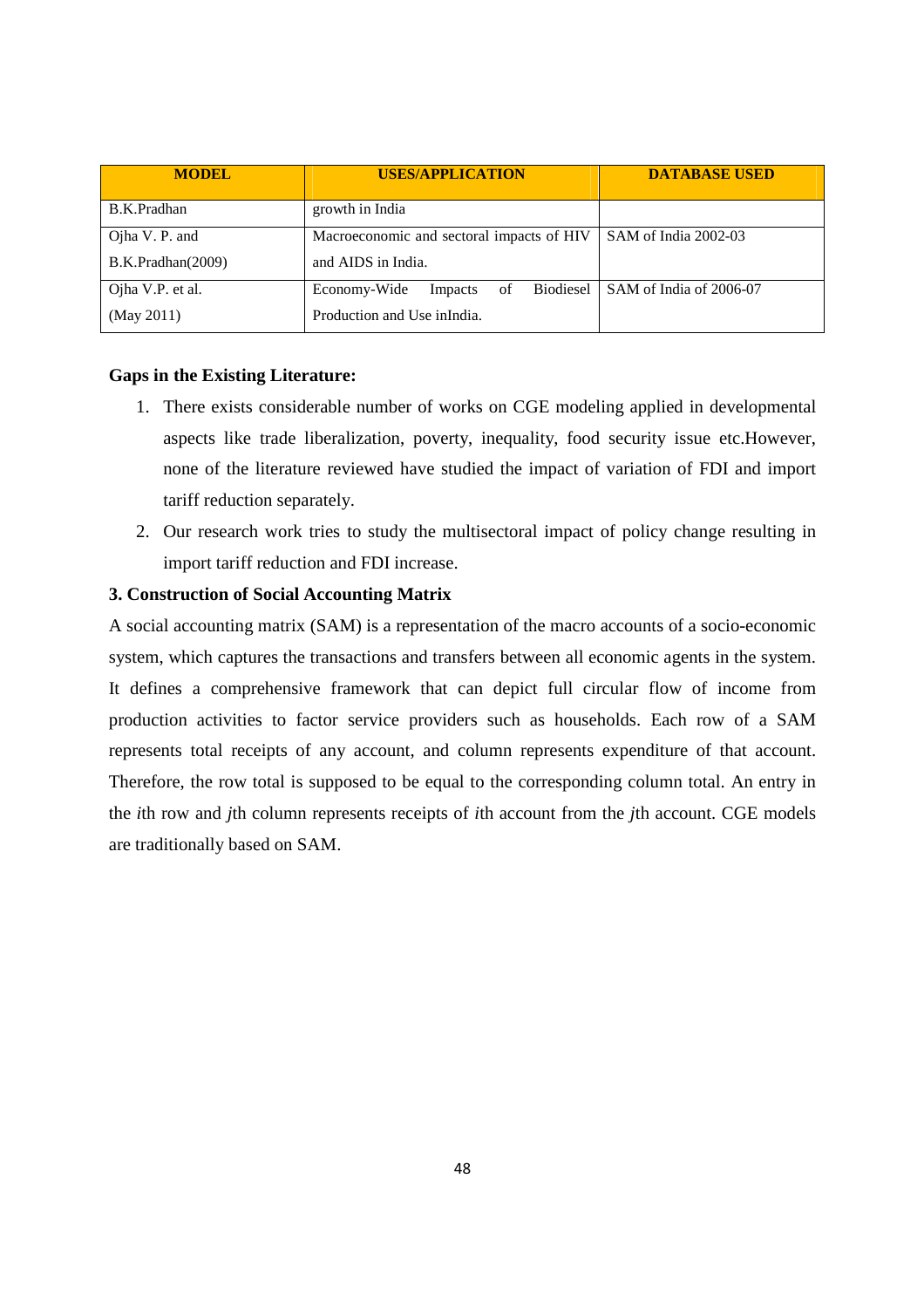|                |                    | <b>Activities</b>              | <b>Commodities</b>  | <b>Factors</b>                    | <b>Households</b>              | <b>PVT</b><br>Corp.                 | Pub.Ent                     | Govt.                   | Ind.<br>taxes              | Capital<br>A/C                                | <b>ROW</b>                     | <b>Total</b>                        |
|----------------|--------------------|--------------------------------|---------------------|-----------------------------------|--------------------------------|-------------------------------------|-----------------------------|-------------------------|----------------------------|-----------------------------------------------|--------------------------------|-------------------------------------|
|                |                    | (1)                            | (2)                 | (3)                               | (4)                            | (5)                                 | (6)                         | (7)                     | (8)                        | (9)                                           | (10)                           |                                     |
|                | <b>Activities</b>  |                                | Gross output        |                                   |                                |                                     |                             |                         |                            |                                               |                                | Output                              |
| $\mathfrak{2}$ | <b>Commodities</b> | Purchase of<br>raw<br>Material |                     |                                   | Household<br>consumption       |                                     |                             | Govt.<br>consumption    |                            | <b>Gross</b><br>Fixed<br>Capital<br>Formation | <b>Exports</b>                 | Aggregate<br>demand                 |
| 3              | <b>Factors</b>     | Value added                    |                     |                                   |                                |                                     |                             |                         |                            |                                               | <b>Net</b><br>factor<br>income | Factor<br>Income                    |
| $\overline{4}$ | Household          |                                |                     | Endowment<br>Of HH                |                                |                                     |                             | Govt.<br>transfer.      |                            |                                               | Net<br>current<br>transfer     | Total<br>Household<br>income        |
| 5              | PVT corp.          |                                |                     | Operating<br>Profits              |                                |                                     |                             | Interest<br>on<br>debt  |                            |                                               |                                | Income of<br>Private<br>Corporate   |
| 6              | Pub. Ent.          |                                |                     | Operating<br>Surplus              |                                |                                     |                             |                         |                            |                                               |                                | Income of<br>Public<br>departmental |
| $\overline{7}$ | Govt.              |                                |                     | Income<br>from<br>entrepr.        | Income tax<br>by<br>households | Corporate<br>taxes                  |                             |                         | Total<br>indirect<br>taxes |                                               | Net<br>capital<br>transfer     | Total govt.<br>earnings             |
| 8              | Ind. tax           | Taxes on<br>Intermediate       |                     |                                   | Taxes on<br>purchases          |                                     |                             | Taxes on<br>purchases   |                            | Taxes on<br>investment                        | Tax on<br>exports              | Total<br>Indirect<br>taxes          |
| 9              | Capital A/C        |                                |                     | Depreciation                      | Household<br>savings           | Corporate<br>savings                | Public<br>sector<br>Savings | Govt.<br>savings        |                            |                                               | Foreign<br>savings             | Gross<br>savings of<br>economy      |
| 10             | <b>ROW</b>         |                                | Imports             |                                   |                                |                                     |                             |                         |                            |                                               |                                | Foreign<br>exchange<br>payments     |
|                | <b>Total</b>       | Total cost of<br>Production    | Aggregate<br>Supply | <b>Total factor</b><br>endowments | Total use of<br>HH income      | <b>PVT</b><br><b>CORP</b><br>income | Income of<br><b>PSU</b>     | Aggregate<br>govt. exp. | Total<br>ind. tax          | Aggregate<br>investment                       | Foreign<br>Ex.<br>Recpt.       |                                     |

**Figure 1: Schematic structure of SAM**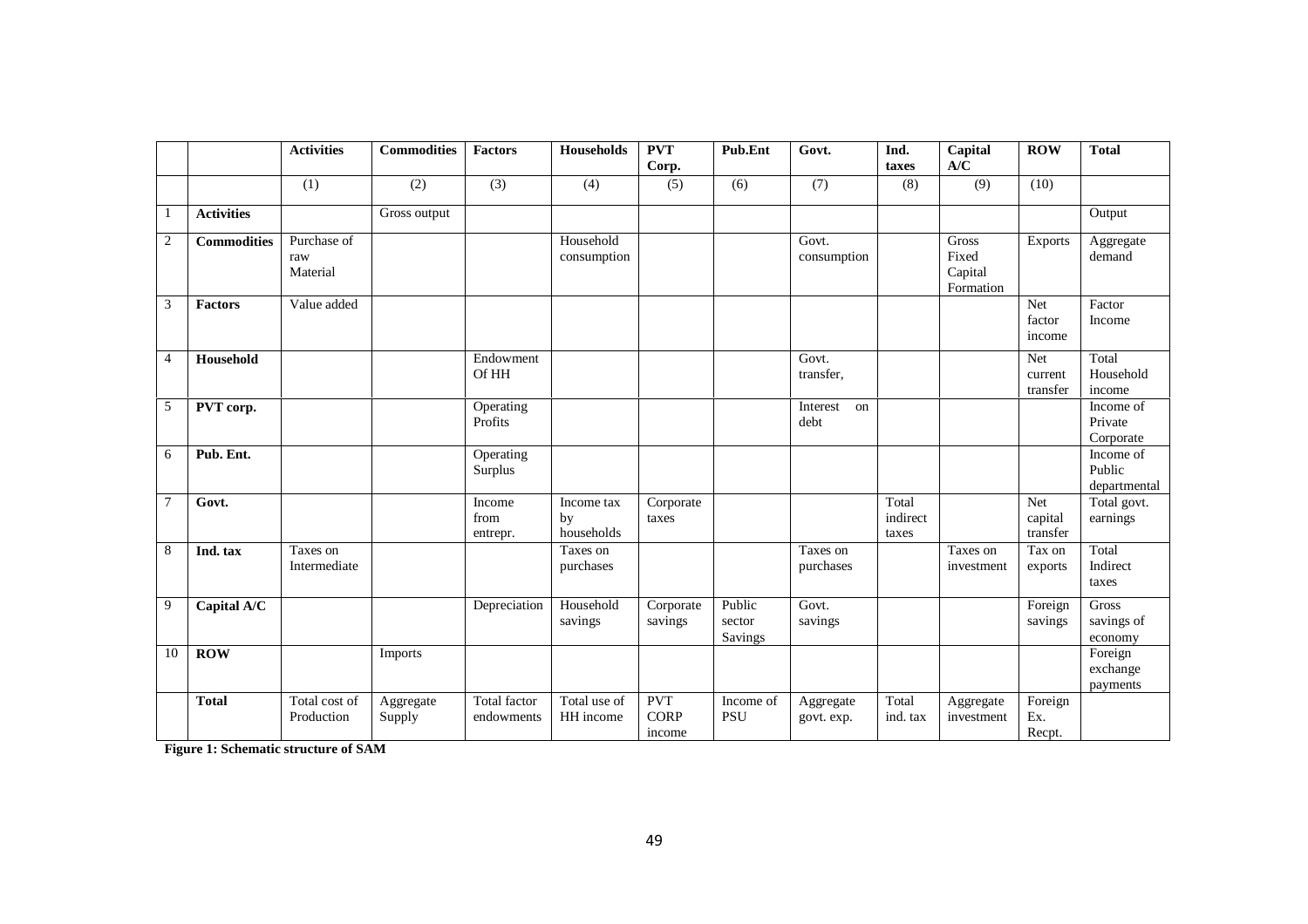### **Table 4: SAM of India 2007-08**

|                         |         |           |          | Trade        |          |                |          |                |          |                |          |          |            |                                    | <b>ROW</b>     | <b>ROW</b> |       |
|-------------------------|---------|-----------|----------|--------------|----------|----------------|----------|----------------|----------|----------------|----------|----------|------------|------------------------------------|----------------|------------|-------|
|                         | Primary | Secondary |          |              | Infrastr |                | Capital  |                |          | Pvt.           | Pub.     |          |            | Capital a/c (Capital) (Current Row |                |            |       |
| Sector                  | sector  | Sector    | Services |              | ucture   | Labour         | $+$ Land | Rural          | Urban    | Corp.          | Enter.   | Govt.    | Ind. Taxes | (domestic)                         |                |            | Total |
|                         | 2388    | 2397      | 1019     | 29           | 406      |                |          | 4388           | 2077     | $\Omega$       | $\Omega$ | 100      |            | $-6$                               | $\mathcal{D}$  | 280        | 13080 |
| Primary sector          |         |           |          |              |          |                |          |                |          |                |          |          |            |                                    |                |            |       |
|                         | 724     | 17165     | 7251     | 532          | 7151     | $\Omega$       |          | 3988           | 3145     | $\overline{0}$ | $\Omega$ | 538      | $\Omega$   | 8636                               | 224            | 4634       | 53988 |
| <b>Secondary Sector</b> |         |           |          |              |          |                |          |                |          |                |          |          |            |                                    |                |            |       |
|                         | 585     | 4241      | 8558     | 492          | 882      |                |          | 4137           | 6893     | $\overline{0}$ | $\Omega$ | 4304     | 0          | 9241                               | 929            | 3897       | 44159 |
| Services                |         |           |          |              |          |                |          |                |          |                |          |          |            |                                    |                |            |       |
|                         | 633     | 3066      | 253      | 83           | 507      |                |          | 962            | 1728     | $\overline{0}$ | $\Omega$ | 74       | 0          | 413                                | 11             | 771        | 8500  |
| Trade                   |         |           |          |              |          |                |          |                |          |                |          |          |            |                                    |                |            |       |
|                         | 445     | 3053      | 365      | 507          | 2966     | Ю              |          | 1638           | 1596     | $\overline{0}$ | $\Omega$ | 585      | $\Omega$   | 9142                               | 287            | 1339       | 21923 |
| Infrastructure          |         |           |          |              |          |                |          |                |          |                |          |          |            |                                    |                |            |       |
|                         | 4720    | 2237      | 13056    | 2561         | 5866     | $\overline{0}$ |          | $\Omega$       | $\Omega$ | $\overline{0}$ | $\Omega$ | $\Omega$ | 0          | <sup>o</sup>                       | $\overline{0}$ | $-25$      | 28415 |
|                         |         |           |          |              |          |                |          |                |          |                |          |          |            |                                    |                |            |       |
| Labour                  |         |           |          |              |          |                |          |                | $\Omega$ | $\Omega$       |          |          |            |                                    |                |            |       |
|                         | 3749    | 6192      | 8709     | 4590         | 2437     | 0              |          | $\Omega$       |          |                | $\Omega$ | 0        | $\Omega$   |                                    | $\overline{0}$ | $-180$     | 25497 |
| Capital+Land            |         |           |          |              |          |                |          |                |          |                |          |          |            |                                    |                |            |       |
|                         | l0      | O         |          | n            |          | 9989           | 8033     | $\Omega$       | ∩        | $\Omega$       | $\Omega$ | 2189     | 0          |                                    | $\Omega$       | 378        | 20589 |
| Rural                   |         |           |          |              |          |                |          |                |          |                |          |          |            |                                    |                |            |       |
|                         | l0.     | O         |          | lo           |          | 12560          | 5125     | $\overline{0}$ | 0        | $\Omega$       | 0        | 1502     | 0          |                                    | $\Omega$       | 1297       | 20484 |
| Urban                   |         |           |          |              |          |                |          |                |          |                |          |          |            |                                    |                |            |       |
|                         | lo      | 0         |          | l0           |          | <sup>o</sup>   | 2928     | $\Omega$       | 0        | $\Omega$       | $\Omega$ | 1921     | $\Omega$   |                                    | $\Omega$       |            | 4849  |
| Pvt. Corp.              |         |           |          |              |          |                |          |                |          |                |          |          |            |                                    |                |            |       |
|                         | lo      | O         |          | l0           |          | O.             | 1142     | $\overline{0}$ | $\Omega$ | $\overline{0}$ | $\Omega$ | $\Omega$ | $\Omega$   |                                    | $\Omega$       |            | 1142  |
| Pub. Enter.             |         |           |          |              |          |                |          |                |          |                |          |          |            |                                    |                |            |       |
|                         | lo      | O         |          | l0           |          | <sup>o</sup>   | 987      | 820            | 982      | 1921           | $\Omega$ | 0        | 4050       |                                    | $\Omega$       |            | 8760  |
| Govt.                   |         |           |          |              |          |                |          |                |          |                |          |          |            |                                    |                |            |       |
|                         | $-326$  | 1176      | 1099     | 14           | 918      | 0              | l0       | 247            | 263      | $\overline{0}$ | $\Omega$ | 114      | $\Omega$   | 735                                | $\Omega$       | 728        | 4968  |
| Ind. Taxes              |         |           |          |              |          |                |          |                |          |                |          |          |            |                                    |                |            |       |
|                         | l0      |           |          | <sup>0</sup> |          |                | 4846     | 6045           | 5396     | 2928           | 1142     | $-1982$  | 0          |                                    | 0              | 644        | 19019 |
| Capital a/c (domestic)  |         |           |          |              |          |                |          |                |          |                |          |          |            |                                    |                |            |       |
|                         | l0      | 490       | 536      | 114          | 399      |                |          | $\Omega$       | $\Omega$ | $\Omega$       | 0        |          | 0          |                                    | $\Omega$       |            | 1539  |
|                         |         |           |          |              |          |                |          |                |          |                |          |          |            |                                    |                |            |       |
| ROW (Capital)           | 198     | 10140     | 2052     | 35           |          |                |          |                | 0        | $\Omega$       |          |          | 0          |                                    | $\Omega$       |            |       |
|                         |         |           |          |              | 526      | 0              |          | $\Omega$       |          |                | $\Omega$ | $\Omega$ |            |                                    |                |            | 12951 |
| ROW (Current)           |         |           |          |              |          |                |          |                |          |                |          |          |            |                                    |                |            |       |
|                         | 13116   | 50157     | 42898    | 8956         | 22057    | 22549          | 23061    | 22225          | 22080    | 4849           | 1142     | 9345     | 4050       | 28161                              | 1453           | 13763      |       |
| Column Total            |         |           |          |              |          |                |          |                |          |                |          |          |            |                                    |                |            |       |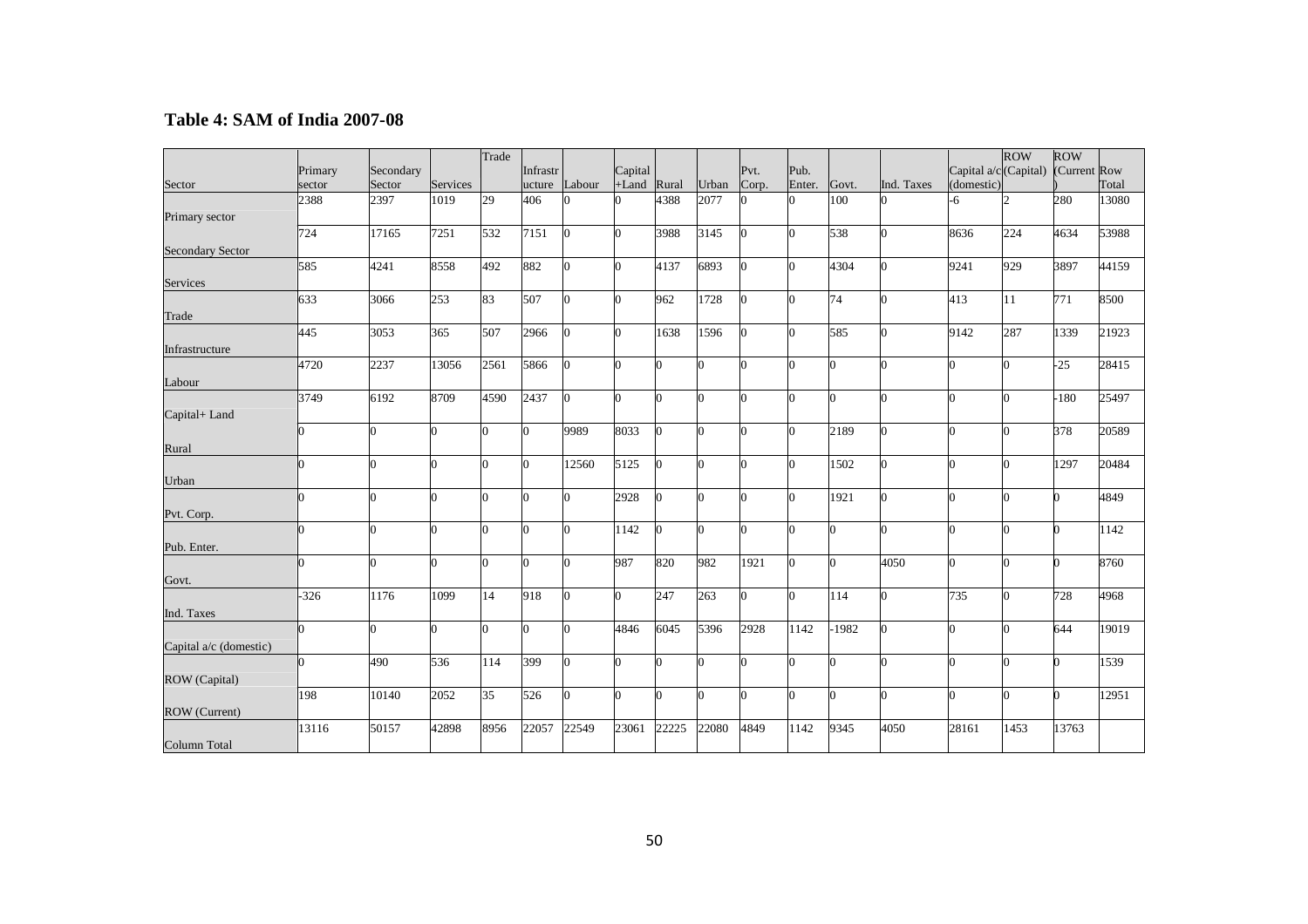Our CGE model is based on the schematic structure of SAM and for calibration of the model, we constructed the SAM for India for the year 2007-08 following Pradhan, Saluja and Sharma  $(2013)^{28}$ .

#### **4. Structure of Indian CGE Model**

#### **Structure of the Benchmark CGE model under perfect competition**

Our benchmark CGE model is based on perfect competition and constant returns to scale assumption both in commodity market and factor market. The model is based on the following assumptions.

#### *Sectors and Agents*

Following SAM for India for the year 2007-08 produced by Pradhan, Saluja and Sharma (2013), we grouped all sectors of the economy into five aggregated sectors, namely, (a) *Primary sector*  consists of all agricultural products, minerals, primary products such as iron ores, crude petroleum and agro process activities. (b) *Secondary sector* is comprised mainly of all manufacturing activities such as cotton and textile, plastic, rubber and leather products, cement, different chemical products, etc.(c) S*ervice sectors* such as education, health care services, public administration, bank and insurance, postal services etc. (d)*Trade* includes all trading activities etc. and (e) *Infrastructure* includes construction, electricity, water supply, railways, land transport including pipelines, water transport, air transport, supporting and auxiliary transport services and communication. We considered four types of agents in the economy, namely, (a) household, (b) firm, (c) government and (d) Rest of World (ROW). There are two types of households, namely, (a) Rural and (b) Urban. All other countries and regions are clubbed together into ROW.

#### *Production and Factor Inputs*

<u>.</u>

We have considered two basic factors of production, namely, labour and capital that take part in the production process within which substitution is possible through Cobb–Dauglus production technology. Each production unit requires intermediate inputs following fixed-coefficient-type Liontief technology.

<sup>&</sup>lt;sup>28</sup> In Indian context I/O table is published by the Central Statistical Office in every five years gap. Pradhan, Saluja and Sharma (2013) constructed SAM for India using the I/O matrix for the year 2007-08.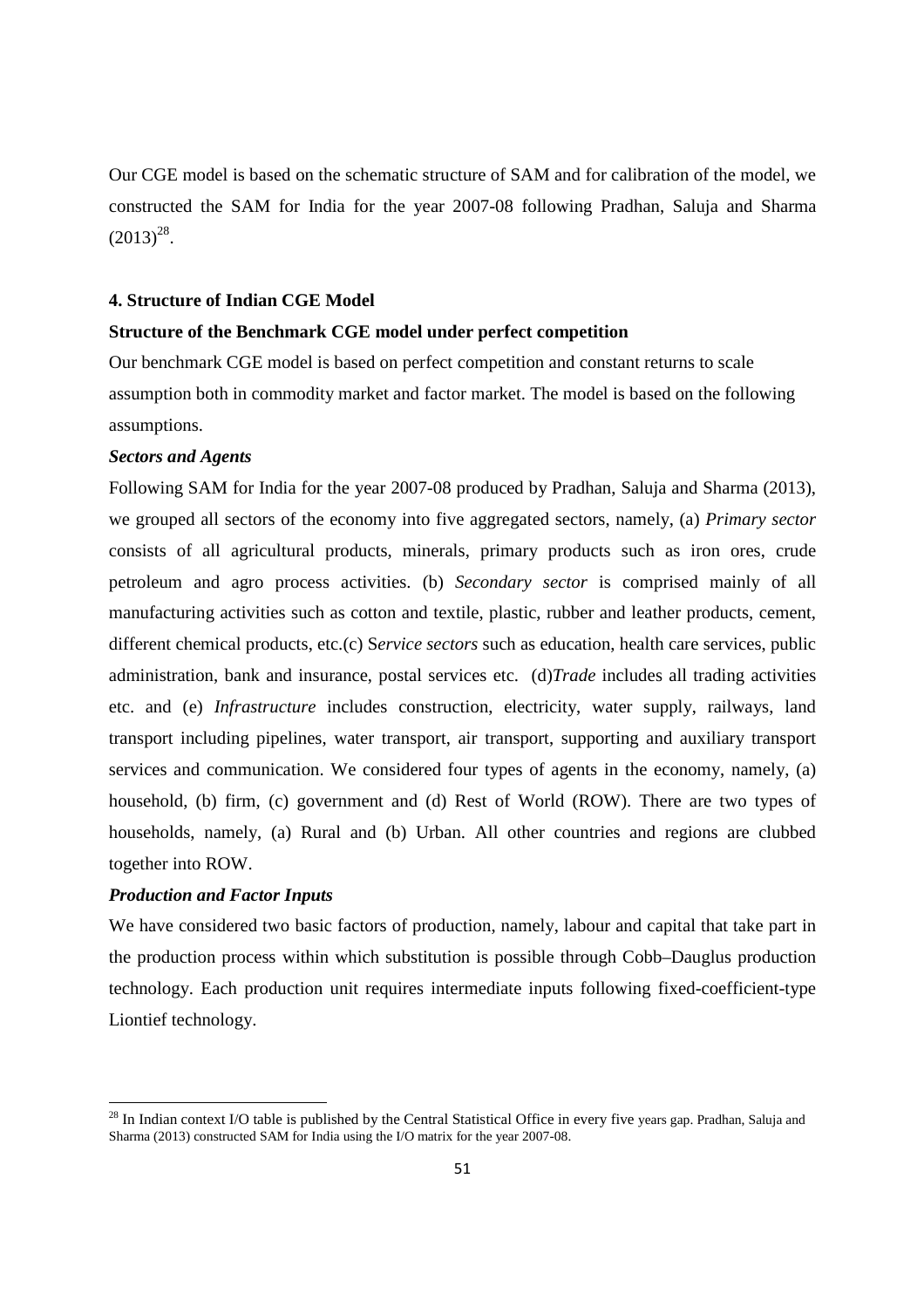#### *Prices*

Product prices are determined from the equality of price and average cost. The average cost is comprised of basic factor cost, cost of intermediate inputs that includes cost of energy inputs. Increasing returns to scale is assumed through the presence of fixed cost in the production units.4

#### *Household Income and Expenditure*

Households are rendering factor services in terms of labour and capital while in return they are receiving factor payments in the form of wages and rentals. We have considered two types of household, rural and urban. A household spends its income for consumption purposes. We have assumed the linear expenditure-system-type demand function for a household.

#### *Government Income and Expenditure*

Sources of income of the government are (a) direct, indirect and corporate taxes; (b) import tariff;and (c) income from entrepreneurial activity. In the expenditure front we assumed government's expenditure in any sector is exogenously determined, that is, determined in the government's budget and adjusted to benchmark SAM. The difference between government's income and expenditure is government's savings.

#### *Investment and Savings*

We considered Neo-classical-type closure rule where investment is guided by saving. Total saving is comprised of (a) household saving, (b) government saving, (c) corporate saving and (d) foreign savings. Total saving is converted to total investment.

#### *Armington Function and Trade*

International trade in our model is guided by Armington function. Total availability of composite commodity in the domestic economy is composed of domestically produced variety of the good demanded by the domestic people and foreign variety of the same good. Both types of the varieties are combined together following a constant elasticity of substitution type preference function.

#### *Production of Output and Transformation*

Total supply of each domestic good produced using labour, capital and intermediate input is used up by export of that good and to meet up the domestic demand of domestic variety. Both export and domestic demands of the produced good are combined together following the constant elasticity of substitution (CES)-type transformation function. \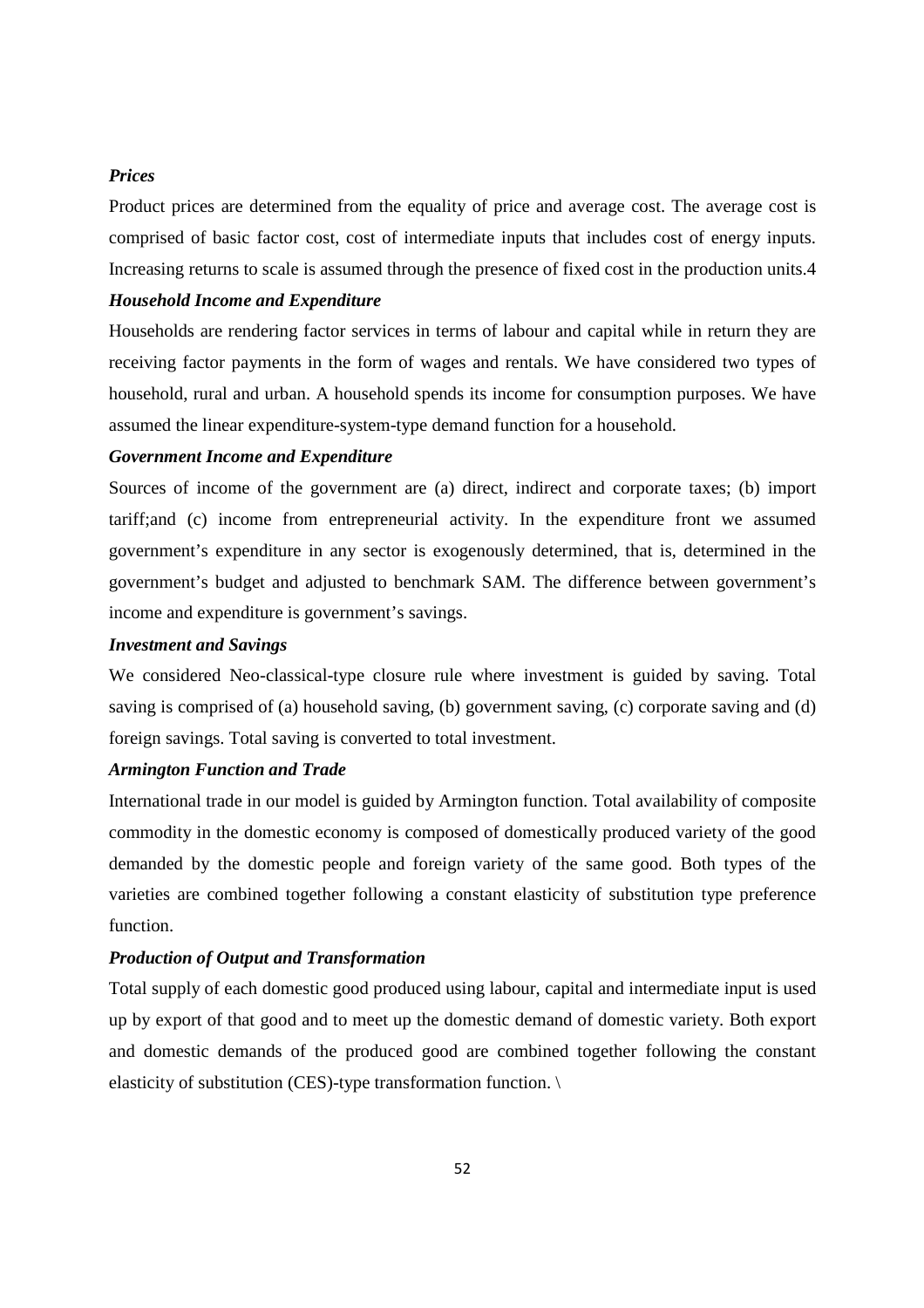#### *Factor Prices and Equilibrium*

We consider two basic factors of production, namely, labour and capital. Total supply of the basic factors is fixed in value terms, and factor prices are flexible. Physical quantity of labour or capital may change in different simulation experiments following demand and supply equilibrium mechanism in the factor market. Demand for a factor is originated from the production of goods and services.

#### *Equilibrium in Commodity Market*

In the commodity market, total supply of the composite commodity is constituted by domestic variety as well as imported foreign variety corresponds to each good. Demand for the composite commodity is generated from household consumption, government consumption expenditure, total investment demand and demand for intermediate input. Composite commodity price is determined from the demand and supply of composite commodity. \

#### *GDP and Welfare*

Under perfect competition GDP has been computed adding all sectoral outputs. Social welfare has been of Cobb–Douglas type and depends on private household consumption, that is, elasticity of substitution between any two sectors' product is constant and takes the value unity

#### **5. Calibration and Benchmark Equilibrium (Estimation of Model Parameters)**

The parameters and different elasticity values involved in the mathematical equation of the CGE model are very much important to study the impact of trade liberalization. The parameter values are computed using a method known as Calibration, which enables our CGE model to generate base year equilibrium values or short run solution. Method of Calibration relies on the assumption that the economy is in Equilibrium. This is established by invoking a benchmark dataset to represent equilibrium for the economy in such a manner that the model is actually solved from the dataset for its parameter values (Shoven and Whalley, 1992: 103). In our analysis benchmark dataset is represented by our constructed SAM. Equilibrium exists because the SAM is a square matrix whose row and column sum for a given account are equal (Pyatt and Round, 1979: 854) .The Calibration process is outlined in the following figure.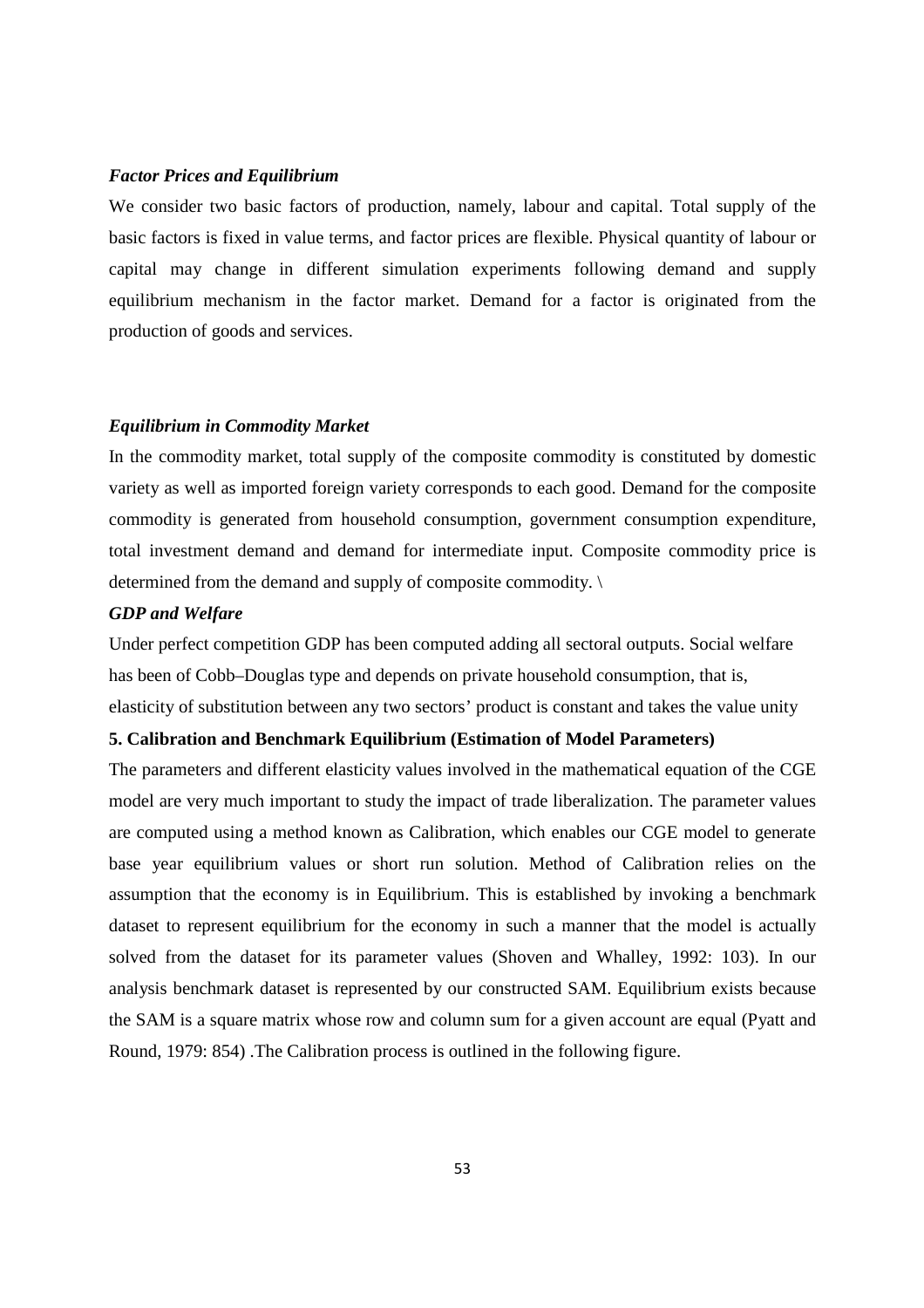

**Figure 2: Flow chart of Calibration** 

In the first stage we have to choose functional form for our model which is based on our model assumptions discussed in the previous section. Model equations are supplied with the data in the second stage so that all parameter and variable values are adjusted with corresponding SAM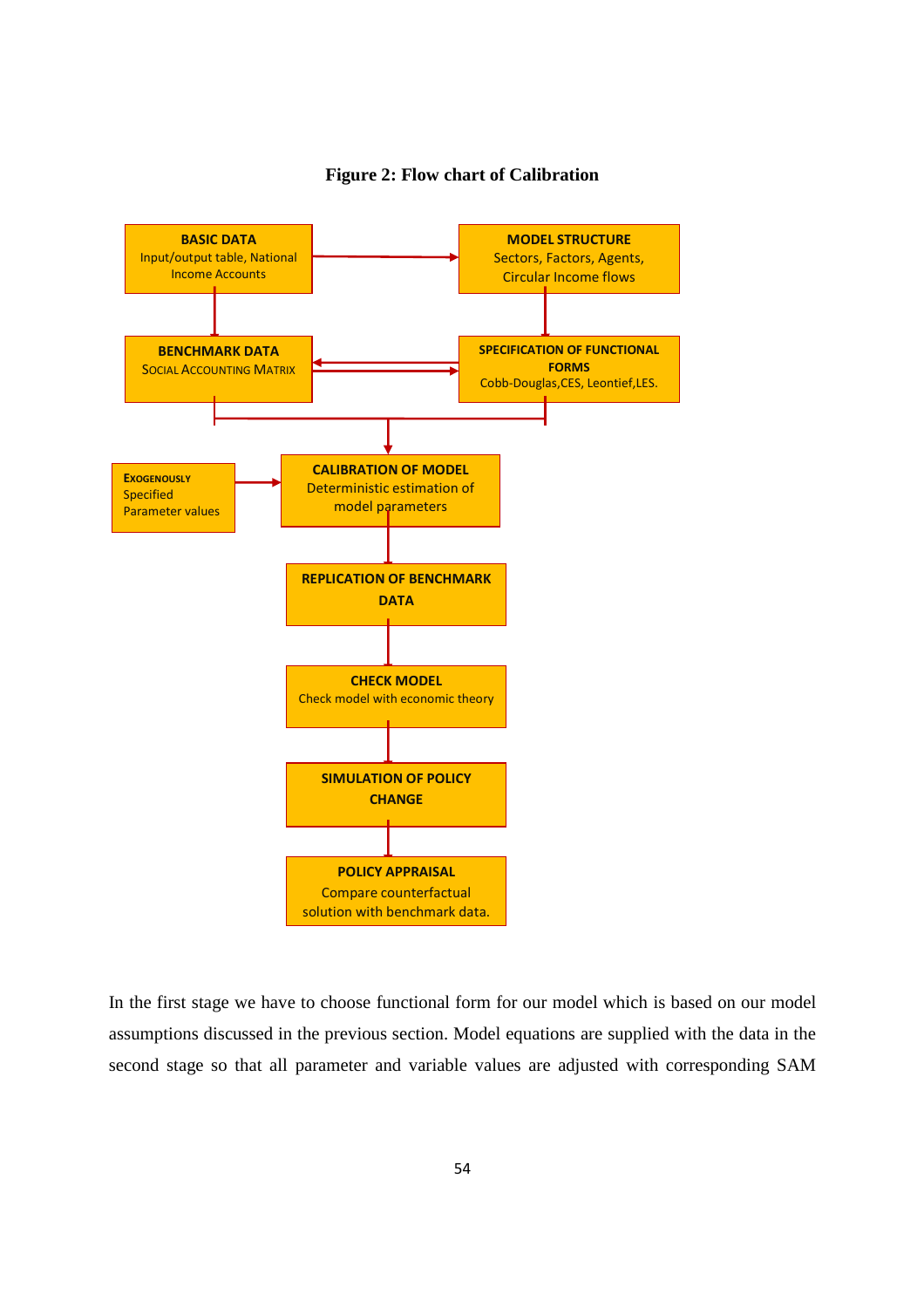values<sup>29</sup>. Few parameters such as elasticity values and few behavioral parameter values are obtained elsewhere.<sup>30</sup>

Since the SAM is estimated in value terms, units must be chosen for goods such that separate price and quantity observations are obtained (Shoven and Whally, 1992:105).Following Harberger (1962) we used "unit convention" by which units for goods are chosen so that they have a price of unity in the base year. Benchmark solution is thus expected to represent the state of the economy in real terms. In benchmark equilibrium each quantity value generated in the model after feeding with the data reproduces corresponding value in the SAM. After this stage, any change in exogenous variables or parameter would generate a new dataset from a new static equilibrium condition. We may compare the new situation with reference scenario to get the impact of policy change.

For our calibration of the model we used  $SAM<sup>31</sup>$  of India for the year 2007-08 that we have constructed in our previous section. Tariff rates are supplied exogenously. For all the nonagricultural sectors average tariff rates are assumed as 14% while for the agricultural and primary sector in general average tariff rate is  $40\%^{32}$ .

#### **6. Policy Simulation Experiments**

We performed four different simulation experiments to find the impacts of trade liberalization and foreign direct investment on volume of import and export, GDP, exchange rate, rural and urban income levels and income of the government. Simulation experiments have been explained as below.

## **Experiment 1: Trade liberalization by reduction in import tariff under perfect competition**

Trade liberalization through the reduction of import duty under perfect competition leads to the following immediate impacts:

(i) Reduction in domestic import price due to which import increases in all sectors. This leads to depreciation of home currency due to higher foreign currency demand.

<u>.</u>

<sup>&</sup>lt;sup>29</sup> Model equations are manipulated in such a manner that parameters are expressed as a function of data. During solve of the model, parameter values are generated.

<sup>&</sup>lt;sup>30</sup> These estimates are known as econometric estimates. Values can be obtained from other studies also.

<sup>&</sup>lt;sup>31</sup> For calibration of this model our benchmark SAM is used.

<sup>&</sup>lt;sup>32</sup> See Panda et al 2005.In our SAM total indirect tax is inclusive of tariff revenue. To get the impact of tariff change on government income we separated total indirect tax as domestic indirect tax and tariff revenue. Indirect tax rate is computed on domestic indirect tax only.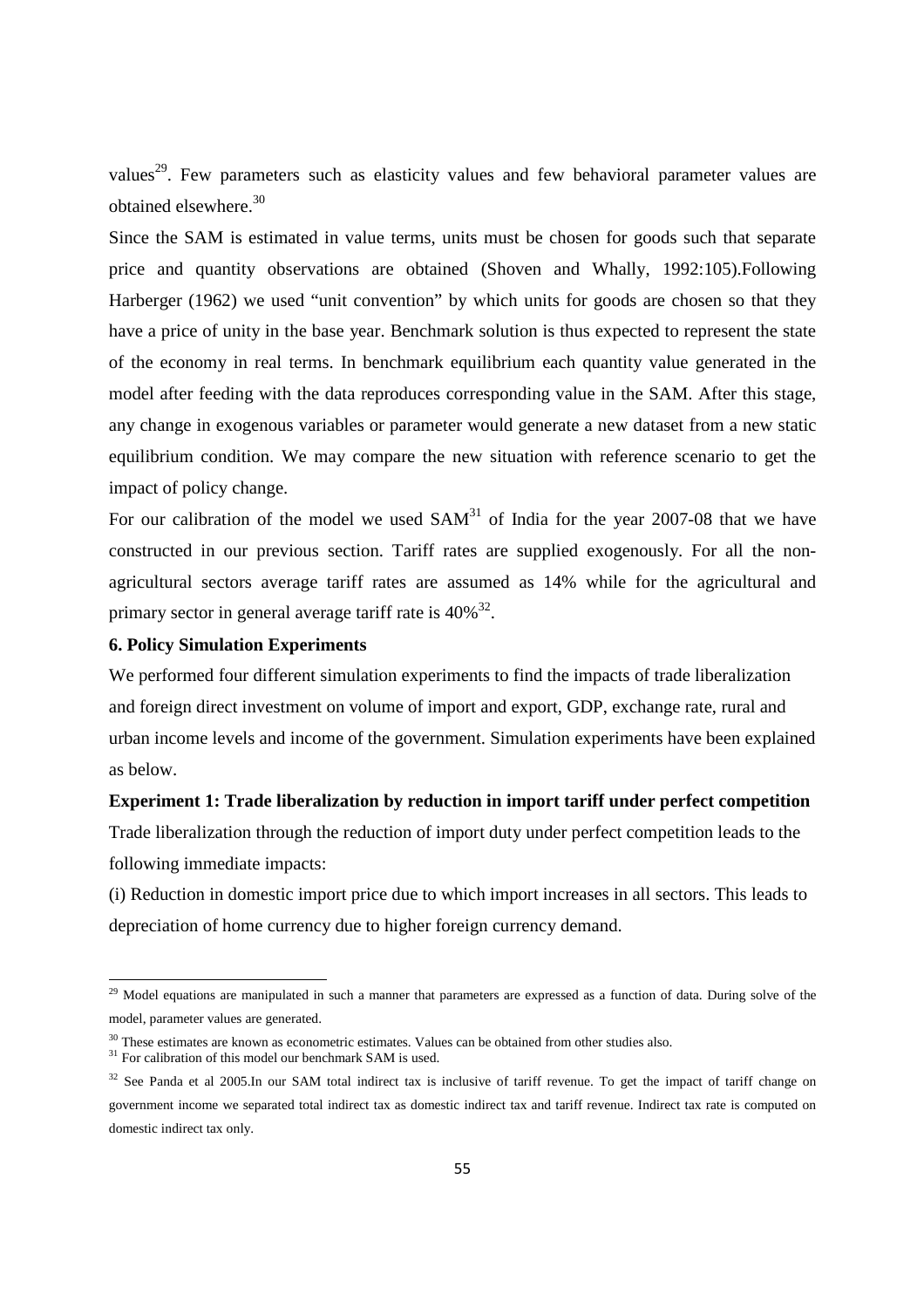### **Fig-3: Major Interactions due to import liberalization**

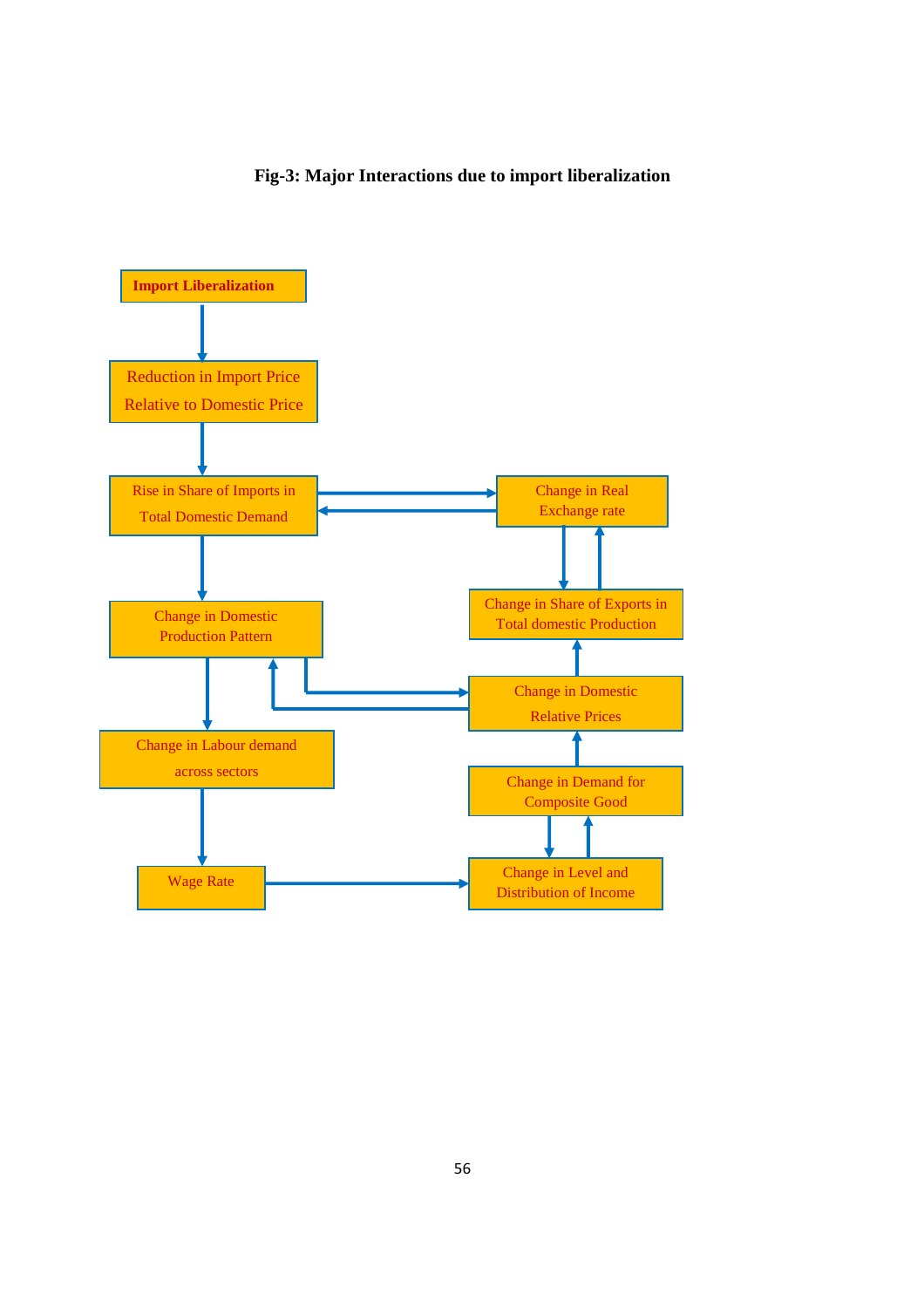ii) Increase in export volume across sectors since exporters can now earn more home currency for same volume of exports.

(iii) Government's income reduces with lower tariff revenue earnings and consequently transfer of the government to different types of household also declines.There is also a decrease in rural and urban household incomes.

(iv) Negligible impact on GDP. The impact of trade liberalization is most significant on the trading sector and least on the manufacturing sector.

### **Experiment 2: Greater inflow of foreign capital**

Greater foreign capital inflow appreciates exchangerate making import cheaper and so import increases inall sectors. Exportbecomes less profitable leading to a reduction ofsectoral export. There is increase in both rural and urban household incomes which leads to increased domestic demand of goods. There is an increase in overall GDP as well.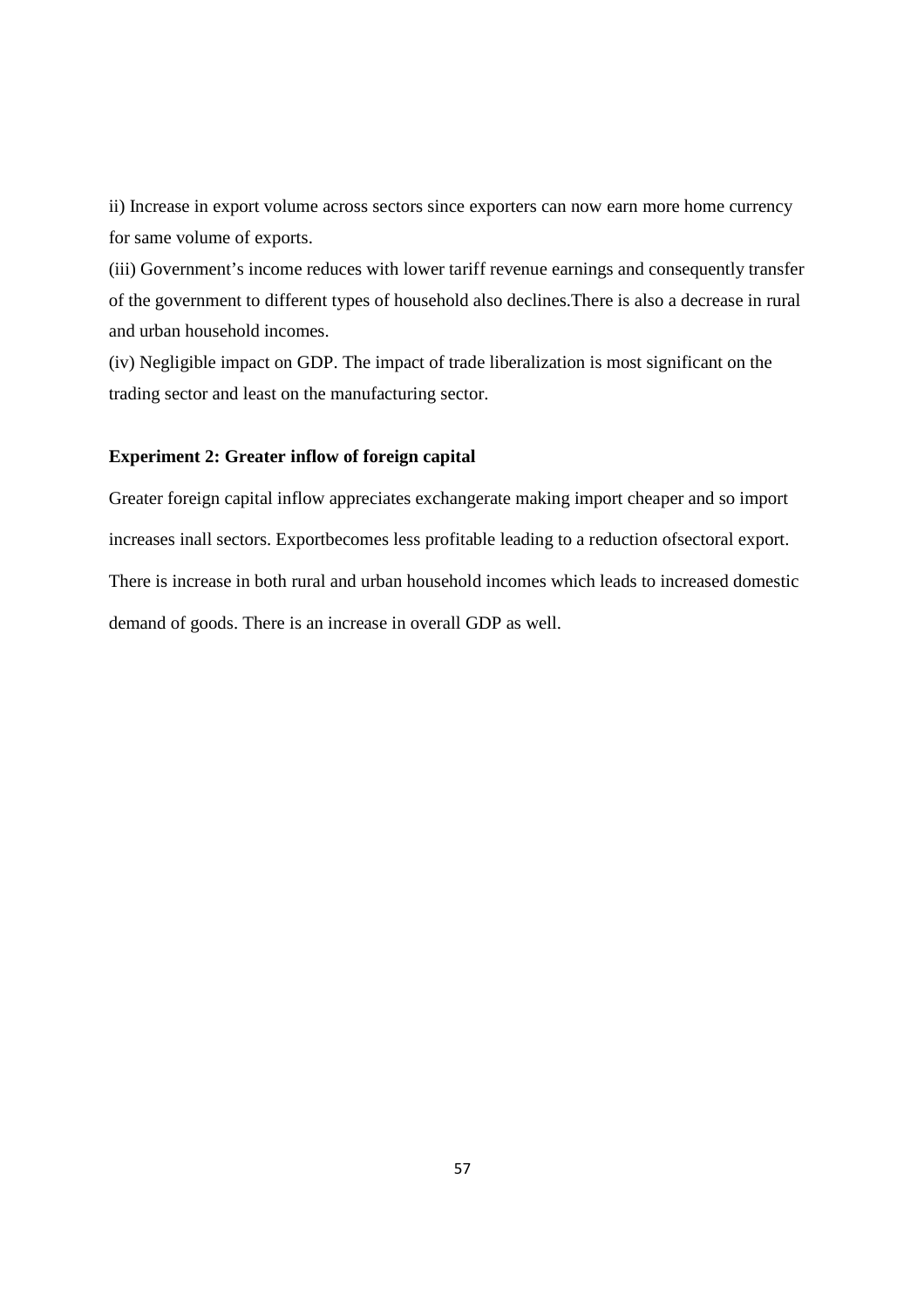#### **Table 2: Impact of trade liberalization on various sectors, parameters and agents**

|                  | <b>Agriculture</b>                      | Manufacturing            | <b>Services</b>          | <b>Trade</b>             | <b>Infrastructure</b>    | <b>Rural household</b>   | Urban                    | <b>Exchange</b>          | <b>GDP</b>               | Government               |
|------------------|-----------------------------------------|--------------------------|--------------------------|--------------------------|--------------------------|--------------------------|--------------------------|--------------------------|--------------------------|--------------------------|
|                  |                                         |                          |                          |                          |                          |                          | household                | rate                     |                          | income                   |
|                  | 100% reduction in overall import tariff |                          |                          |                          |                          |                          |                          |                          |                          |                          |
| <b>Volume of</b> | Increase by                             | Increase by 0.2%         | Increase by              | Increase                 | Increase by 0.4%         |                          | $\overline{\phantom{a}}$ | $\overline{\phantom{0}}$ |                          |                          |
| export           | 1.5%                                    |                          | 0.2%                     | by $0.7\%$               |                          |                          |                          |                          |                          |                          |
| Volume of        | Increase by                             | Increase by              | Increase by              | Increase                 | Increase by 6.1%         |                          | $\overline{\phantom{a}}$ | $\overline{\phantom{a}}$ |                          |                          |
| import           | 17.7%                                   | 0.01%                    | 1.7%                     | by 102%                  |                          |                          |                          |                          |                          |                          |
| <b>Income</b>    | $\overline{\phantom{a}}$                | $\overline{\phantom{a}}$ |                          | $\overline{\phantom{a}}$ | $\overline{\phantom{a}}$ | Negligible               | Negligible               | $\sim$                   |                          | Negligible               |
|                  |                                         |                          |                          |                          |                          | decrease                 | decrease                 |                          |                          | decrease                 |
| <b>Exchange</b>  | $\overline{\phantom{a}}$                | $\overline{\phantom{a}}$ | $\overline{\phantom{a}}$ | $\overline{\phantom{a}}$ | $\overline{\phantom{a}}$ |                          | $\overline{\phantom{a}}$ | Reduce by                | $\overline{\phantom{a}}$ |                          |
| rate             |                                         |                          |                          |                          |                          |                          |                          | 3.4%                     |                          |                          |
| <b>GDP</b>       | $\overline{\phantom{a}}$                | $\overline{\phantom{a}}$ | $\overline{\phantom{a}}$ | $\overline{\phantom{a}}$ | $\overline{\phantom{a}}$ | $\overline{\phantom{a}}$ | $\overline{\phantom{a}}$ |                          | Negligible               | $\overline{\phantom{a}}$ |
|                  |                                         |                          |                          |                          |                          |                          |                          |                          | increase                 |                          |
|                  | 50% reduction in overall import tariff  |                          |                          |                          |                          |                          |                          |                          |                          |                          |
| <b>Volume of</b> | Increase by                             | Increase by 0.1%         | Increase by              | Increase                 | Increase by 0.2%         | $\overline{\phantom{a}}$ | $\overline{\phantom{a}}$ | $\overline{\phantom{0}}$ | $\overline{\phantom{a}}$ |                          |
| export           | 0.7%                                    |                          | 0.1%                     | by $0.3\%$               |                          |                          |                          |                          |                          |                          |
| Volume of        | Increase by                             | Increase by              | Increase by              | Increase                 | Increase by 2.7%         |                          | $\overline{\phantom{a}}$ | $\overline{\phantom{a}}$ | $\overline{\phantom{a}}$ | $\overline{\phantom{a}}$ |
| import           | 7.6%                                    | 0.01%                    | 0.7%                     | by 44%                   |                          |                          |                          |                          |                          |                          |
| <b>Income</b>    | $\overline{a}$                          |                          |                          | $\overline{\phantom{a}}$ |                          | Negligible               | Negligible               | $\overline{\phantom{a}}$ | $\overline{\phantom{a}}$ | Negligible               |
|                  |                                         |                          |                          |                          |                          | decrease                 | decrease                 |                          |                          | decrease                 |
| <b>Exchange</b>  | $\overline{\phantom{a}}$                |                          |                          | $\overline{\phantom{a}}$ |                          |                          |                          | Reduce by                | $\overline{\phantom{a}}$ |                          |
| rate             |                                         |                          |                          |                          |                          |                          |                          | 1.5%                     |                          |                          |
| <b>GDP</b>       | $\overline{\phantom{a}}$                | $\overline{\phantom{a}}$ |                          | $\overline{\phantom{a}}$ | $\overline{\phantom{a}}$ | $\overline{\phantom{a}}$ | $\overline{\phantom{a}}$ |                          | Negligible               | $\overline{\phantom{a}}$ |
|                  |                                         |                          |                          |                          |                          |                          |                          |                          | increase                 |                          |

Note: Figures rounded off to first place of decimal

#### **Table 3: Impact of increased inflow of foreign capital on various sectors, parameters and agents**

|                      | Agriculture | Manufacturing    | <b>Services</b> | <b>Trade</b> | <b>Infrastructure</b> | <b>Rural household</b> | <b>Urban</b>             | <b>Exchange</b> | <b>GDP</b> | Government  |
|----------------------|-------------|------------------|-----------------|--------------|-----------------------|------------------------|--------------------------|-----------------|------------|-------------|
|                      |             |                  |                 |              |                       |                        | household                | rate            |            | income      |
| 100% increase in FDI |             |                  |                 |              |                       |                        |                          |                 |            |             |
| <b>Volume of</b>     | Reduce by   | Reduce by 0.5%   | Reduce by       | Reduce       | Reduce by 1.7%        |                        |                          |                 |            |             |
| export               | 8.2%        |                  | 0.6%            | by $3\%$     |                       |                        |                          |                 |            |             |
| Volume of            | Increase by | Increase by 0.1% | Increase by     | Increase     | Increase by 6%        |                        | $\overline{\phantom{0}}$ |                 |            |             |
| import               | 15.7%       |                  | 1.6%            | by 94%       |                       |                        |                          |                 |            |             |
| Income               | -           |                  |                 |              |                       | Negligible             | Negligible               |                 |            | Increase by |
|                      |             |                  |                 |              |                       | Increase               | Increase                 |                 |            | 0.03%       |
| <b>Exchange</b>      |             |                  |                 |              |                       |                        |                          | Increase by     |            |             |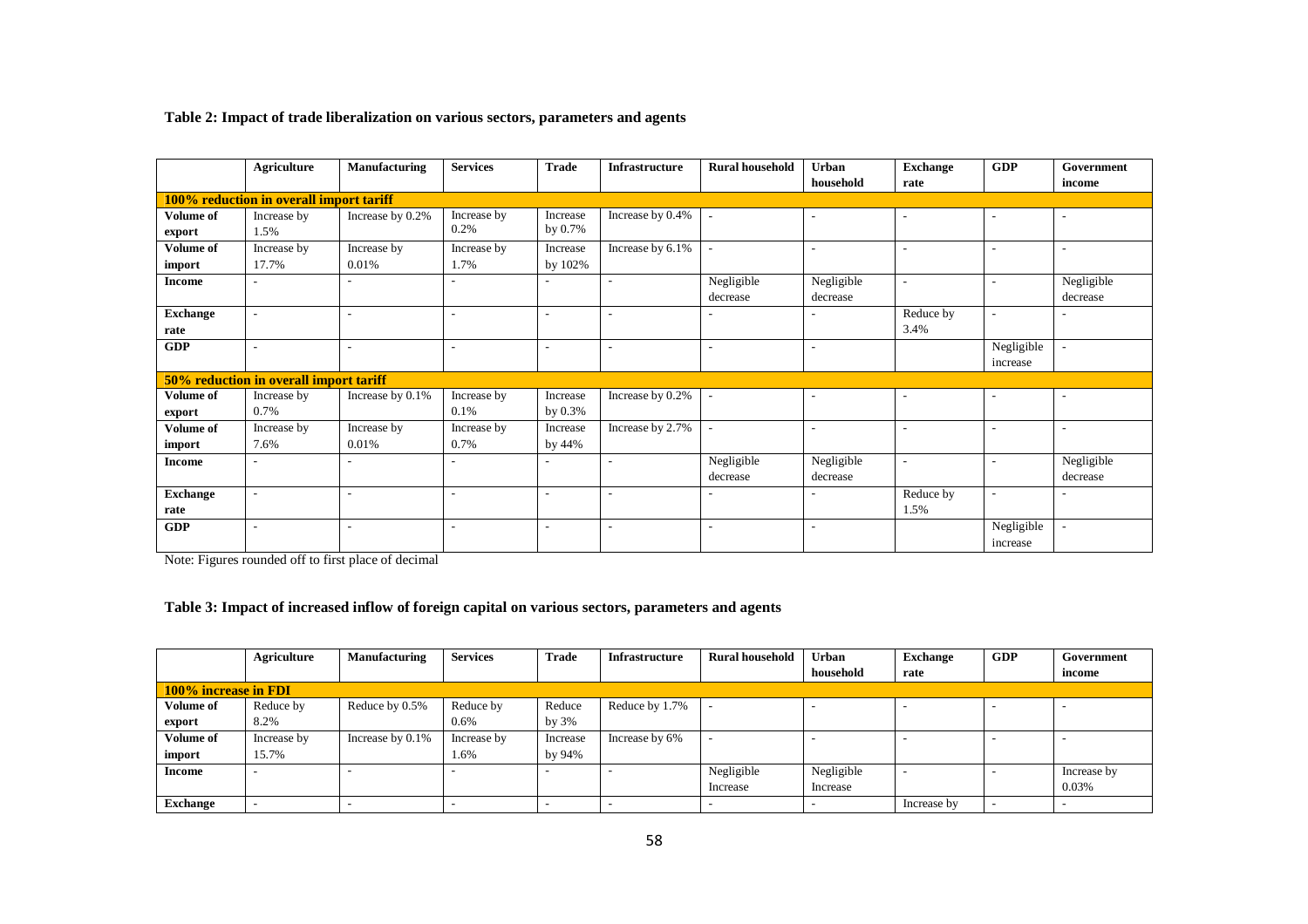| rate                                                    |                          |                          |                          |                          |                |                          |                          | 17.9%                    |                          |            |
|---------------------------------------------------------|--------------------------|--------------------------|--------------------------|--------------------------|----------------|--------------------------|--------------------------|--------------------------|--------------------------|------------|
| <b>GDP</b>                                              | $\overline{\phantom{a}}$ | -                        | -                        | ۰                        |                | $\overline{\phantom{0}}$ | ۰                        |                          | Negligible               |            |
|                                                         |                          |                          |                          |                          |                |                          |                          |                          | Increase                 |            |
| 100% increase in FDI in service sector including retail |                          |                          |                          |                          |                |                          |                          |                          |                          |            |
| Volume of                                               | Reduce by                | Reduce by 0.1%           | Reduce by                | Reduce                   | Reduce by 0.4% |                          | ۰                        |                          |                          | -          |
| export                                                  | 0.7%                     |                          | 0.1%                     | by $1\%$                 |                |                          |                          |                          |                          |            |
| Volume of                                               | Increase by              | Increase by 0.1%         | Increase by              | Increase                 | Increase by 1% |                          | -                        |                          |                          |            |
| import                                                  | 0.4%                     |                          | 0.3%                     | by 17%                   |                |                          |                          |                          |                          |            |
| <b>Income</b>                                           | $\overline{\phantom{0}}$ | ٠                        |                          |                          |                | Negligible               | Negligible               | $\overline{\phantom{a}}$ |                          | Negligible |
|                                                         |                          |                          |                          |                          |                | change                   | change                   |                          |                          | change     |
| <b>Exchange</b>                                         | $\overline{\phantom{a}}$ | $\overline{\phantom{a}}$ | $\overline{\phantom{a}}$ | $\overline{\phantom{a}}$ | ۰              | $\overline{\phantom{0}}$ | $\overline{\phantom{a}}$ | Increase by              | $\overline{\phantom{a}}$ |            |
| rate                                                    |                          |                          |                          |                          |                |                          |                          | 4%                       |                          |            |
| <b>GDP</b>                                              | $\overline{\phantom{a}}$ | ۰                        | -                        | ۰                        |                | -                        | ۰                        |                          | Negligible               |            |
|                                                         |                          |                          |                          |                          |                |                          |                          |                          | change                   |            |

Note: Figures rounded off to first place of decimal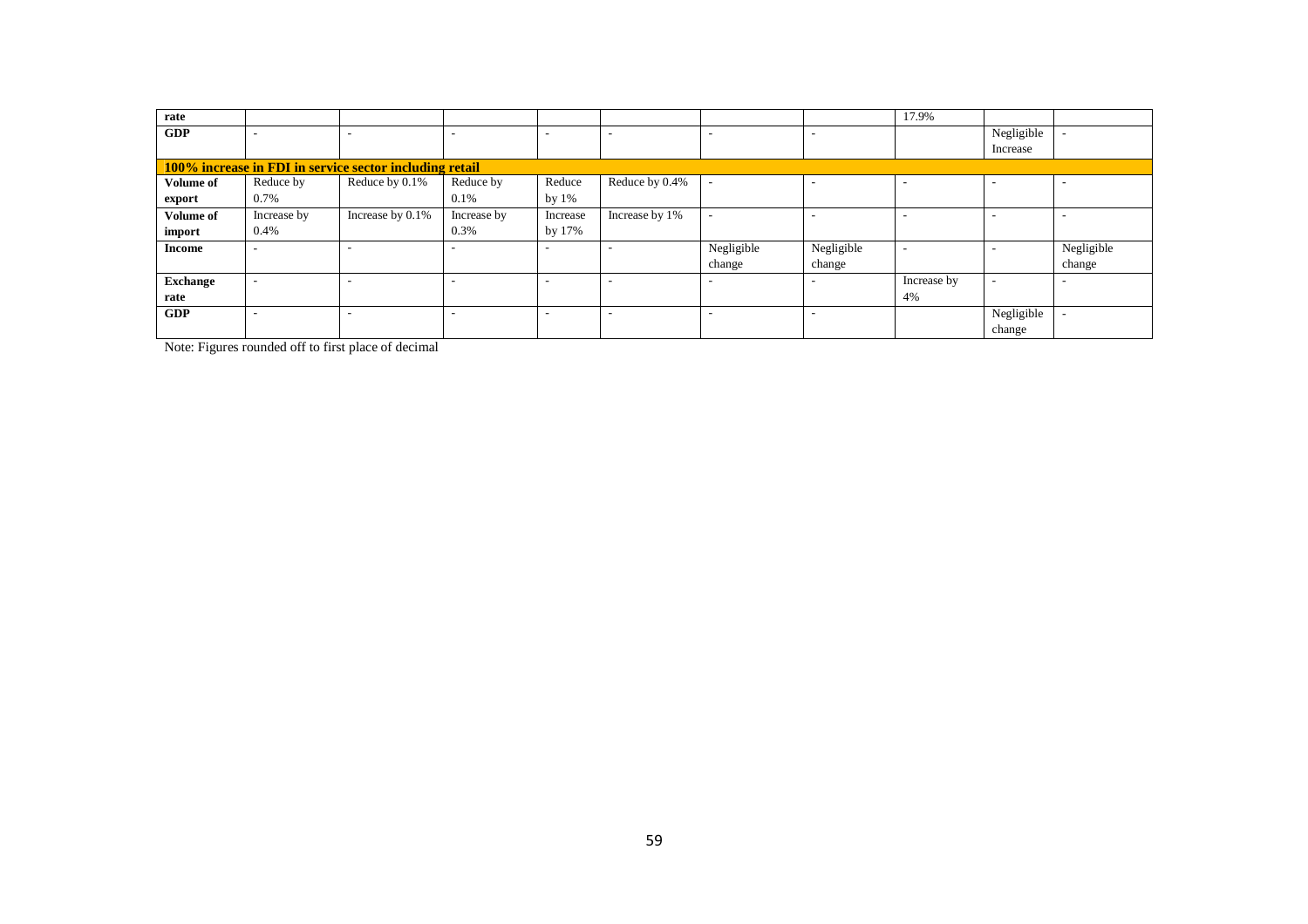#### **7. Summary and Conclusion**

This paper is devoted to examine India's trade liberalization impacts over macroeconomic factors like GDP, private investment, export-import, sectoral output, household incomeconsumption etc. Considering India's Social Accounting Matrix for the year 2007-08, we have worked out Computable General Equilibrium based simulation exercises related to trade liberalization and foreign capital movement that India undertook in the last few decades. Our study reveals that import liberalization expands trade, increases GDP, social welfare, private consumption, gross investment and reduces composite commodity prices. Greater foreign capital inflow appreciates exchange rate, increases import and reduces export. GDP, gross investment, welfare and gross private consumption expand. Greater foreign capital inflow appreciates exchange rate and dampens export. However, appreciation of exchange rate helps to reduce import price and thus there is greater demand for importable.

Our simulation study also corresponds to current Indian economic scenario as we find there is a gradual reduction of import duty along with greater ease in foreign capital inflow and technological improvement in the neo liberalized regime. This led to a continuous growth of GDP, external sector transaction in goods and services, inflow and outflow of foreign capital and per capita household consumption in the last two decades.

From the policy maker's perspective, allowance of higher foreign investment could be one policy option to manage the problem of exchange rate depreciation while the country like India has to import substantial amount of energy fuels causing excess demand for foreign currency. Since the other source of foreign exchange earnings by raising export<sup>33</sup>cannot be instrumented in a short period of time, increase of foreign stake holding in domestic firms can be right policy option for the domestic central bank in managing exchange rate problem<sup>34</sup>.

#### **References**

 $\overline{\phantom{0}}$ 

Adelman, I . and Robinson, S.1978 . Income distribution policies in developing countries.

London: Oxford University Press.

Armington , P.S. 1969. The Geographic pattern of trade and the effect of price Changes, IMF Staff Papers xvi, July, pp.176-99.

<sup>&</sup>lt;sup>33</sup> For the country like China, foreign exchange earnings from export sector provide the chief source of foreign exchange.

<sup>&</sup>lt;sup>34</sup> In managing exchange rate problem in recent years Reserve Bank of India Governor, Raghuram Rajan has taken a bold step by raising the limit of foreign stake holding in banking sector. Within a fortnight, exchange rate problem was under control owing to greater supply of foreign exchange. After depreciating to a record low of almost 69 in the beginning of September 2013, the Indian Rupee rose in value to 63.5 on  $15^{th}$  September, 2013 as a result of such policies.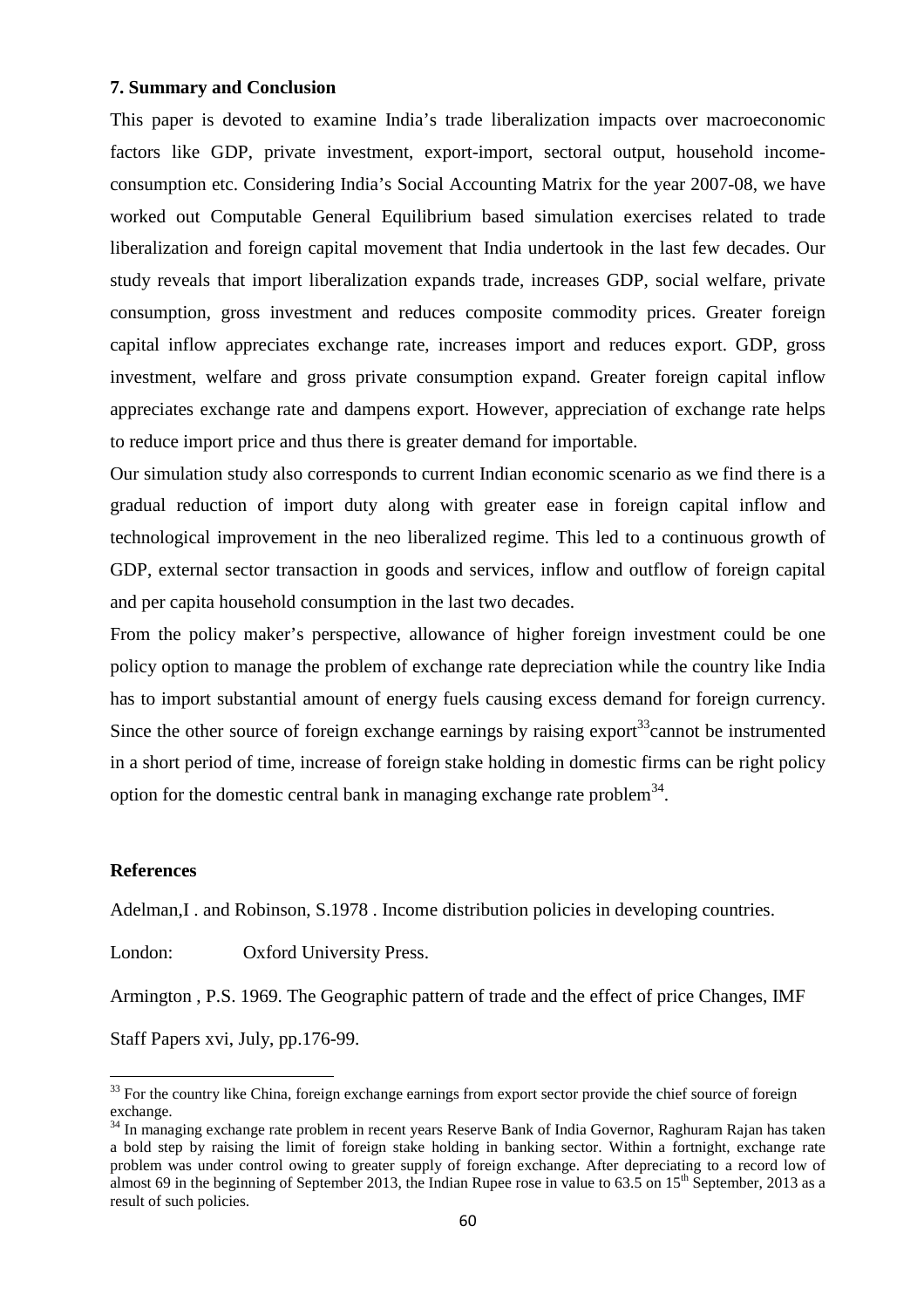Burniaux, J-M.,Martin, J. P., Nicoletti,G. and J.O. Martins, GREEN.1992. A Multi-Sectoral, Multi-Region General Equilibrium Model for Quantifying the Costs of Curbing CO2 Emissions: a Technical Manual, OECD Working Paper No. 116.

Dixit, A. K. and J.E. Stihglitz . 1977. Monopolistic Competition and Optimum Product Diversity. American Economic Review. (June), 67, pp. 297-308.

Dixon, P.B., Permenter, B.R. Sutton, J and Vincent, d.P.1982. ORANI: A multi sectoral model of the Australian economy. Amsterdam: North Holland.

Grossman, Gene M. and Alan B. Krueger .1993. Environmental Impacts of a North American Free Trade Agreement 'in Peter M. Garber(ed),The U.S.-Mexico Free Trade Agreement, Cambridge, MA:MIT Press, pp. 13–56.

Hao,J.M. , Lij and Yexm , Zuth , 2003, Estimating Health Damage cost from Secondary sulphate particles – A case study of Hunan Province , China, Journal of Environmental Science (China), 15(5), pp. 611-17.

Harris, R.1984. Applied general equilibrium analysis of small open economies with scale Economies and imperfect competition.American Economic Review.74(5), pp.1016-32.

Helpman, E. and P.R. Krugman.1985. Market Structure and Foreign Trade: Increasing Returns, Imperfect Competition, and the International Economy. Cambridge: MIT Press.

Hertel, T.W. 1996. Global Trade Analysis: Modelling and Application, Cambridge University Press.

Hope, C. 2006. The marginal impact of CO2 from PAGE 2002: An integrated assessment Model incorporating the IPCC's five reasons for concern, The Integrated assessment Journal, 6(1) , pp. 19-56.

Krugman, P.R. 1981. Intraindustry Specialization and the Gains from Trade, Journal of Political Economy, 89, pp. 959-973.

Krugman, P.R. 1994. Rethinking International Trade.The MIT Press, Cambridge, Massachusetts. London, England.

61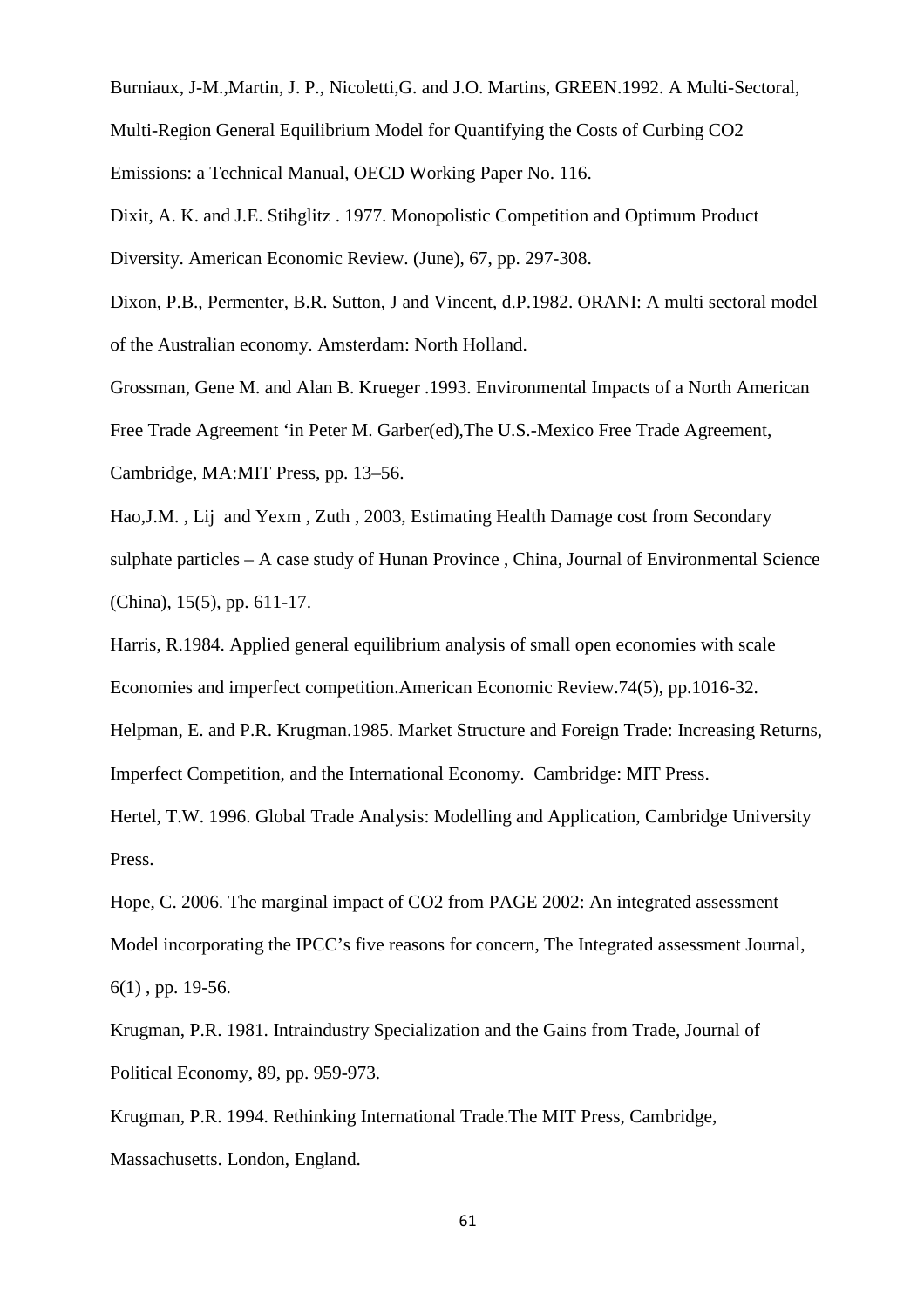Leontief W. 1941. The Structure of the American Economy, 1919-1929: An Empirical

Application of Equilibrium Analysis, Cambridge, M.A., Harvard University Press.

Lofgren H, R.L. Harris, S. Robinson. 2002. A Standard Computable General Equilibrium

(CGE) Model in GAMS, International Food Policy Research Institute, N.W. Washington, D.C,

2006-1002, U.S.A. ISBN – 0-89629-720-9, Vol-5.

Panda, M. and Quizon J. 2001. Growth and distribution under trade liberalization in India, in

Chap.8 in A. Guha, K. L. Krishna and A. K. Lahiri (ed.): Trade and Industry: Essays by

NIPFP-Ford Foundation Fellows, National Institute of Public Finance and Policy, New Delhi.

Parikh K.S., N.S.S. Narayana, M. Panda and A Ganesh Kumar. 1997. Agricultural trade

Liberalization: growth, welfare and large county effects. Agricultural Economics, Vol.17, No.1.

Ojha, V.P., B. D. Pal, S. Pohit and J. Roy. 2009. Social Accounting Matrix for India.

http://papers.ssrn.com/abstract=1457628. Accessed on December 5, 2011.

Saluja, M.R. and B. Yadav.2006.Social Accounting matrix for India 2003-04.

http://planningcommission.nic.in/reports/sereport/ser/ser\_sam. Accessed on December 5, 2011

Shoven, J.B. and Whalley, J.1984. Applied general equilibrium models of taxation and International trade. Journal of Economic Literature, Vol- XX1I (3), pp. 1007-51.

#### **APPENDICES:**

### **APPENDIX-1: MATHEMATICAL STRUCTURE OF THE BENCHMARK CGE MODEL:**

Production Block:

$$
Y_j = b_j \cdot \left[ \prod_h F_{h,j}^{\beta_{j,h}} \right] \tag{1}
$$

$$
X_{i,j} = ax_{i,j} \cdot Z_j \tag{2}
$$

$$
Y_j = ay_j \cdot Z_j \tag{3}
$$

$$
F_{h,j} = \beta_{h,j} \cdot py_j \cdot Y_j / pf_h \tag{4}
$$

$$
pz_j = ay_j \cdot py_j + \sum_i ax_{i,j} \cdot pq_i + \frac{FC_j}{Z_j}
$$
 (5)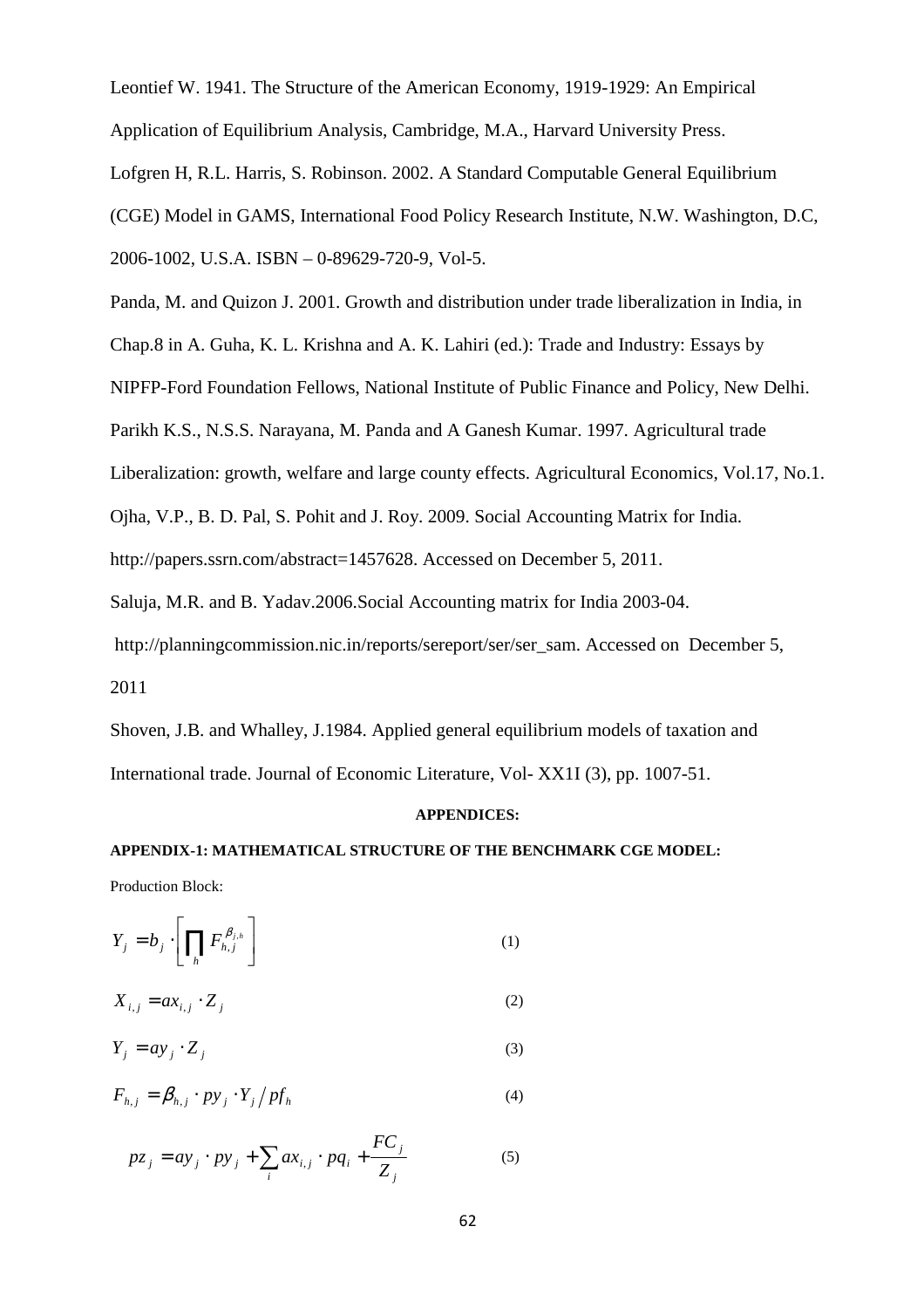Government behavior:

$$
GINC = Td + Tdc + TInd + NCAT + ENT + TARR - Ts \tag{6}
$$

$$
Td = \sum_{b} taud_b \cdot \left[ \sum_{h} pf_h \cdot FF_h \cdot r_{h,b} + GT_b + NCUT_b \right] \tag{7}
$$

$$
Tdc = tcorp \cdot (OPR + IND)
$$
\n(8)

$$
OPR = sop \cdot \left[ \sum_{h} pf_{h} \cdot FF_{h} + NF_{1} + NF_{2} \right]
$$
 (9)

$$
TInd = \sum_{b} tauz_j \cdot pz_j \cdot Z_j \tag{10}
$$

$$
TARR = \sum_{i} taum_i \cdot pm_i \cdot M_i
$$
\n(11)

$$
Ts = taus \cdot \sum_{i} pe_i \cdot E_i
$$
 (12)

$$
Xg_i = mu \times GDP/pq_i \tag{13}
$$

$$
GT_b = gt_b \cdot GINC \tag{14}
$$

$$
GEXP = \sum_{i} Xg_{i} + \sum_{b} GT_{b} + Ts
$$
\n(15)

$$
S_G = GINC - GEXP \tag{16}
$$

Investment behaviors:

$$
Xv_i = lambda_i \cdot \left[Dep + \sum_b Sp_b + Sg + Sc + Sf \cdot epsilon \right] / pq_i \quad (17)
$$

Savings:

*HHIN* 
$$
_{b} = \sum_{h} \left[ \sum_{h} FF_{h} \cdot pf_{h} + NF_{1} + NF_{2} \right] \cdot r_{h} + NCUT_{b} + GT_{b}
$$
 (18)

$$
HHIN_b = \left[\sum_h FF_h \cdot pf_h + NF_1 + NF_2\right] \cdot r_b + NCUT_b + GT_b \tag{18.1}
$$

Where 
$$
r_b = \sum_h r_{h,b}
$$
  
\n
$$
Sp_b = ssp_b \cdot HHIN_b \tag{19}
$$

$$
Sc = ssc \cdot (OPR + IND)
$$
 (20)

Household consumption: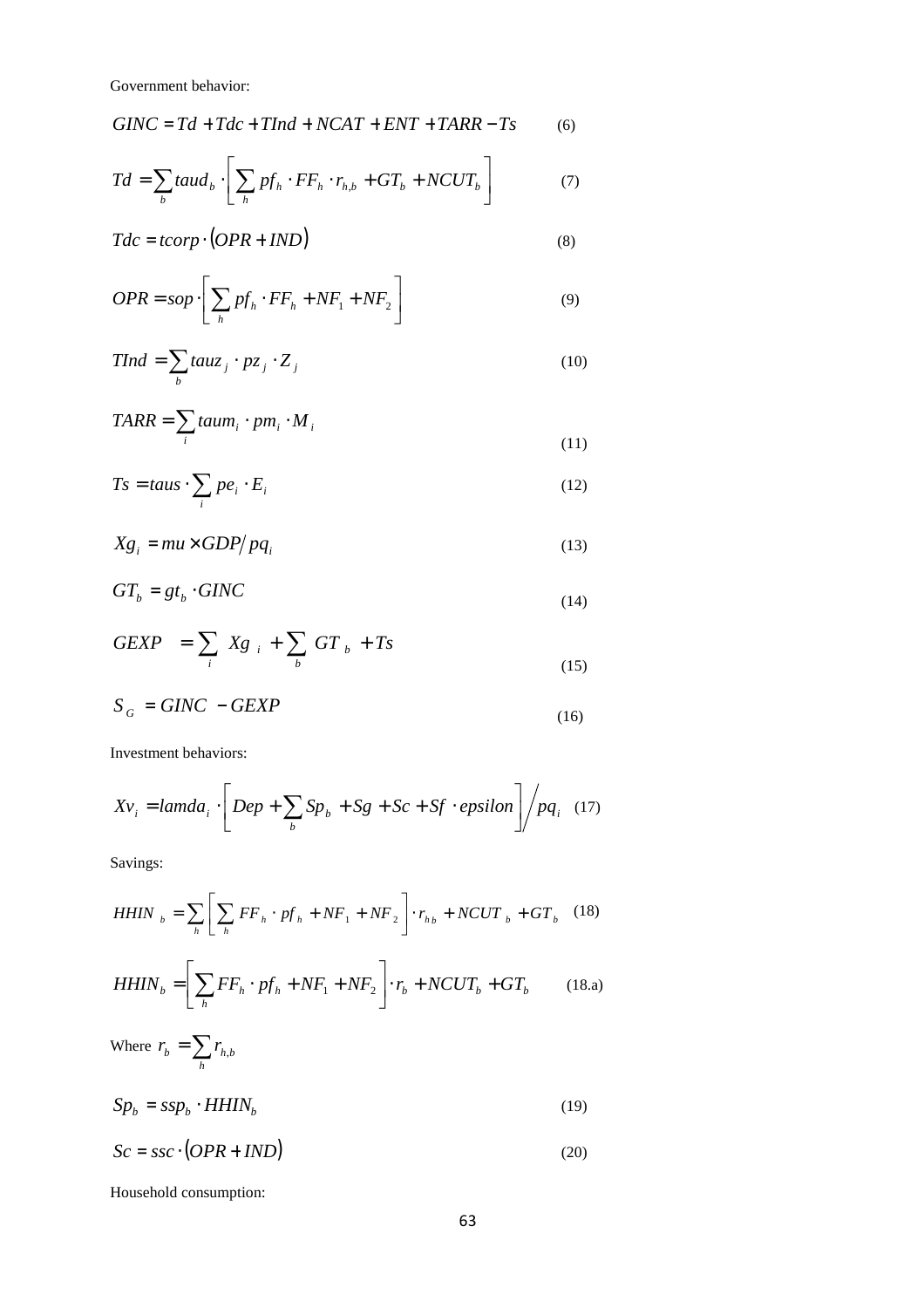$$
Xp_{i,b} = alpha_{i,b} \cdot \left[HHIN_b - Td_b - Sp_b\right] / pq_i \tag{21}
$$

International trade:

$$
pm_i = epsilon * pWm_i * (1 + taum_i)
$$
\n(22)

$$
pe_i = epsilon * pWe_i * (1 + taus)
$$
\n(23)

$$
\sum_{i} pWe_{i} * E_{i} + Sf + \sum_{b} NCUT_{b} + NF_{1} + NF_{2} + NCAT + Ts = \sum_{i} pWm_{i} * M_{i}
$$
\n(24)

Armington function:

$$
Q_i = gamma_i \left[ \text{deltam}_i \cdot M_i^{\text{eta}_i} + \text{deltad}_i \cdot D_i^{\text{eta}_i} \right]_{\text{eta}_i}^{\text{1}} \tag{25}
$$

$$
\frac{M_i}{Q_i} = \left[ gamma_i^{eta_i} \cdot deltam_i \cdot \frac{pq_i}{pm_i} \right]^{1 - eta_i}
$$
\n(26)

$$
\frac{D_i}{Q_i} = \left[ gamma_i^{eta_i} \cdot delta d_i \cdot \frac{pq_i}{pd_i} \right]^{1 - eta_i}
$$
\n(27)

Transformation function:

$$
Z_i = theta_i \cdot \left[xie_i \cdot E_i^{phi_i} + xid_i \cdot D_i^{phi_i}\right]_{phi_i}^{\frac{1}{phi_i}}
$$
 (28)

$$
\frac{E_i}{Z_i} = \left[ \text{theta } i^{phi_i} \cdot \text{tie } i \cdot (1 + \text{tind}) \frac{pz_i}{\cdot pe_i} \right]^{\frac{1}{1 - \text{phi}_i}} (29)
$$
\n
$$
\frac{D_i}{Z_i} = \left[ \text{theta } i^{phi_i} \cdot \text{xid } i \cdot (1 + \text{tind}) \cdot \frac{pz_i}{pd_i} \right]^{\frac{1}{1 - \text{phi}_i}} (30)
$$

Market clearing condition:

$$
Q_{i} = \sum_{b} X p_{i,b} + X g_{i} + X v_{i} + \sum_{j} X_{i,j}
$$
 (31)

$$
FF_h = \sum_j F_{h,j} \tag{32}
$$

Fictitious Objective function:

$$
UU = \sum_{b} \prod_{i} \left| X p \right|_{i,b}^{\alpha_{i,b}} \tag{33}
$$

#### **APPENDIX-1.A: LIST OF ENDOGENOUS VARIABLES:**

 $Y_j$  = Combined input used in j<sup>th</sup> activity.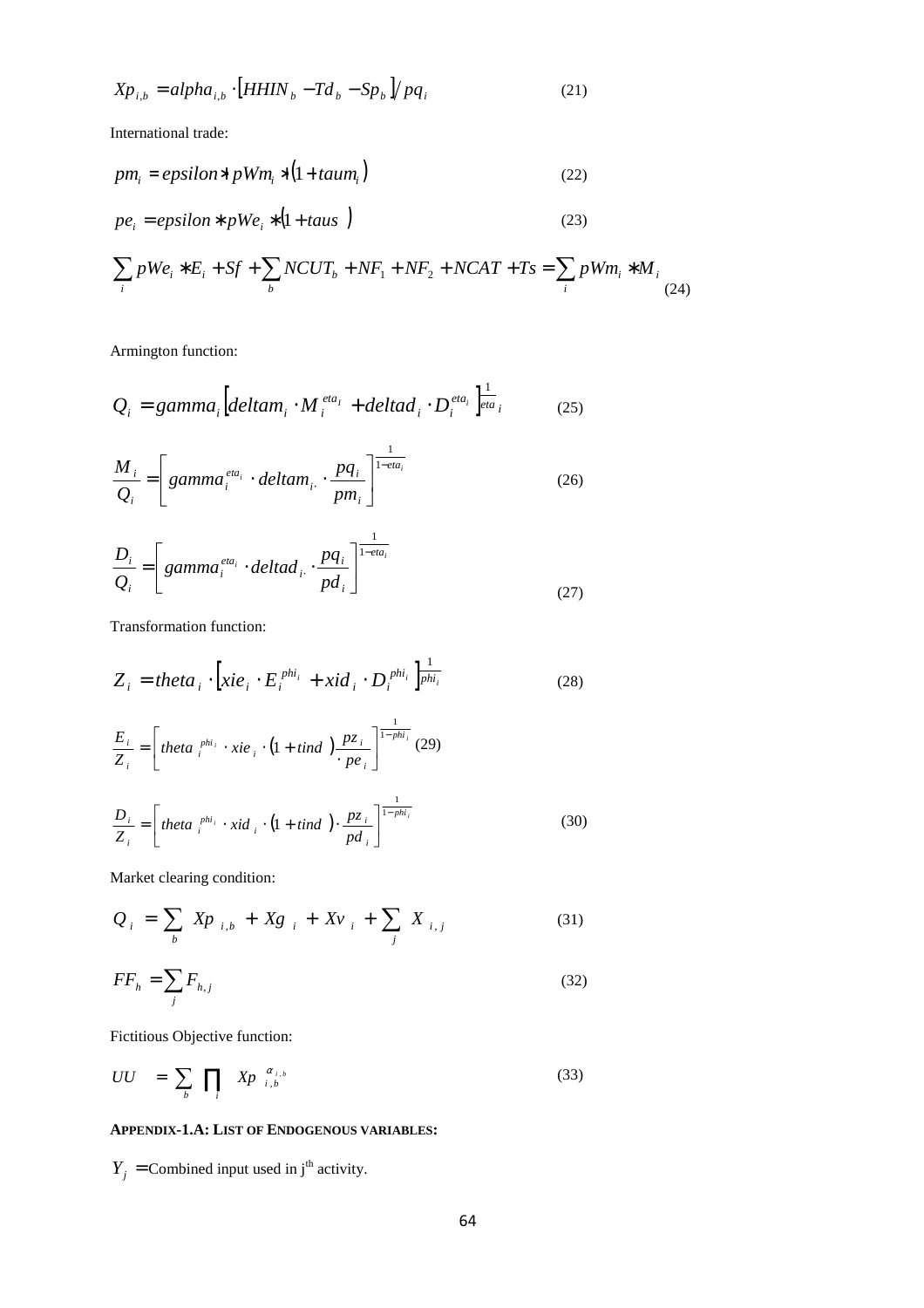$F_{h,j}$  = Demand for basic input h in j<sup>th</sup> activity.  $Z_j$  = Output of  $j<sup>th</sup>$  activity  $py_i$  = Price of combined input in j<sup>th</sup> activity.  $pf<sub>h</sub>$  = Price of basic input h.

 $pq_i$  = Price of the i<sup>th</sup> commodity.

*GINC* = Total Government income.

*Td* = Household income tax.

*Tdc* = Corporate tax.

*TInd* = Indirect tax

 $pf<sub>h</sub>$  = Factor price of the h<sup>th</sup> factor.

 $FF_h$ =Factor demand of the h<sup>th</sup> factor

 $GT_b$  = Government transfer to the b<sup>th</sup>household.

 $gt_b =$  Government income share transferred to bth household.

 $Xp_{i,b} = b^{\text{th}}$  household consumption of the i<sup>th</sup> good.

 $Xg_i$  = Government consumption of the i<sup>th</sup> good.

 $X_{i,j} = i$ <sup>th</sup> sector's output goes to j<sup>th</sup> sector as intermediate input.

 $Xv_i = i$ <sup>th</sup> commodity used as investment good.

 $pq_i$  = Price of the i<sup>th</sup>commodity.

 $pe_i$  = Price of export.

 $Sg =$  Government savings.

 $Sp<sub>b</sub>$  = Private savings of the b<sup>th</sup> household.

*Sg* = Government savings.

*Sc* =Corporate savings.

*epsilon* = Exchange rate.

 $HHIN<sub>b</sub>$  =Income of the b<sup>th</sup> household.

 $pe_i$  = Export price of good i.in domestic currency.

 $pm<sub>i</sub>$  = Imports price of good *i* in domestic currency.

 $pd<sub>i</sub>$  = Price of domestic good.

 $pz_i$  = Supply price of the ith good.

 $pWe_i$  =World export price.

 $pWm_i$  = World import price.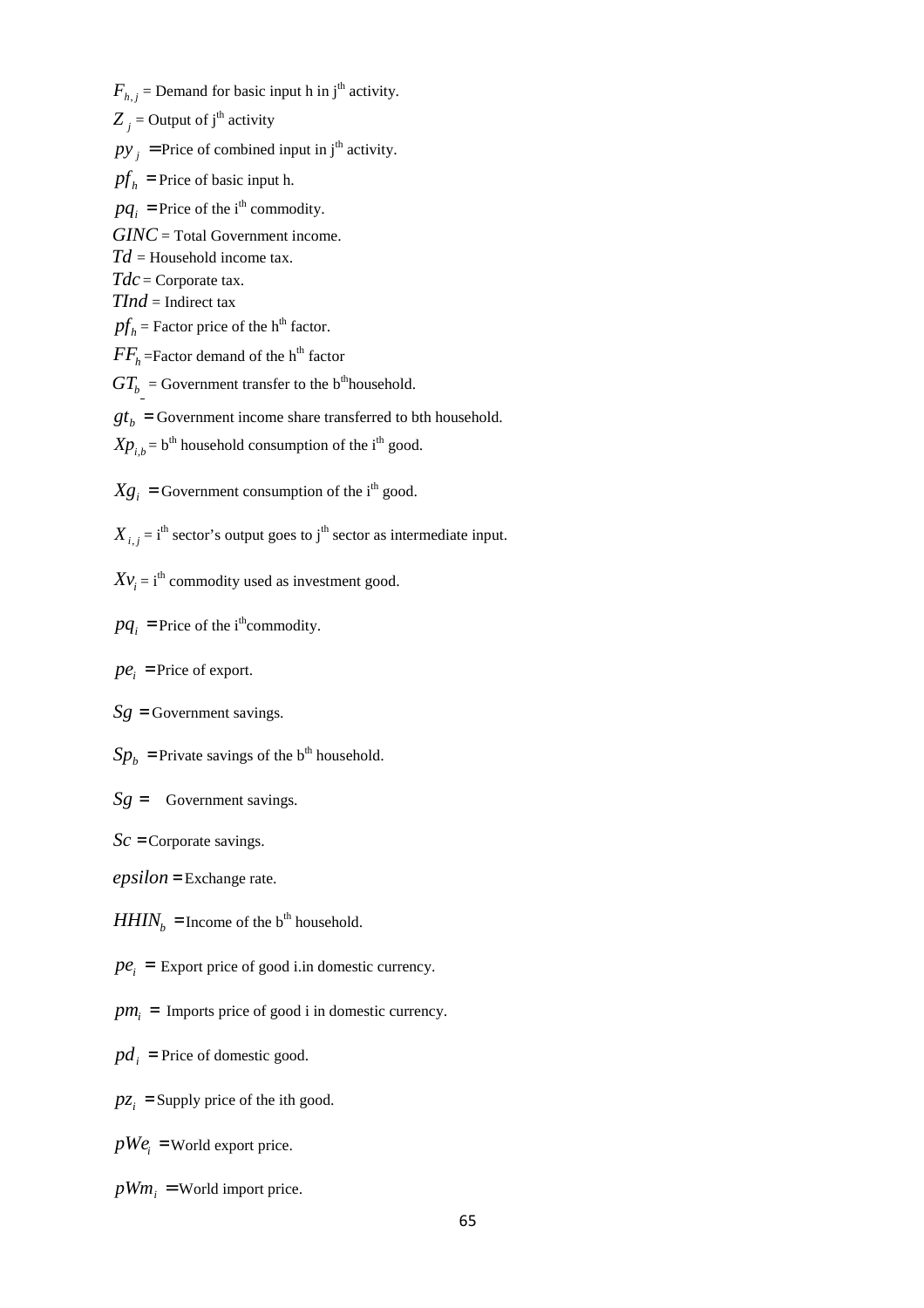$E_i$  =Export of good i.

 $M_i$  = Import of good i.

*epsilon* = Exchange rate.

 $Q_i$  = Output composite good.

 $D_i$  = Output domestic good.

 $UU =$ Social welfare function.

#### **APPENDIX-1.B: LIST OF EXOGENOUS VARIABLES:**

 $b_i$  = Production function shift parameter.

 $\beta^{j,h}$  = Share of hth input within combined input in jth activity.

 $ax_{i,j}$  = Per unit requirement of i<sup>th</sup> commodity in jth activity as intermediate input.

 $ay_j$  = Per unit requirement of combined input in jth activity.

 $r_{h,b}$  = h<sup>th</sup> factor income share of b<sup>th</sup> household.

 $ENT =$  Income of the government from entrepreneurial activity.

 $taud_b$  = Share of total household income paid as income tax by bth household.

 $mu_i$  = Share of government expenditure on i<sup>th</sup> commodity.

 $NCAT =$  Net transfer to government. *Sf* = Foreign savings at world prices.

*lamda*<sub>*i*</sub> = Proportion of savings converted into investment.

*Dep* = Depreciation of capital.

 $FF<sub>h</sub>$  = Total factor demand of the h<sup>th</sup> factor.

 $gamma_i$  = Scale parameter in Armington function.

*deltad<sup>i</sup>* = Share coefficient of domestic good in Armington function.

*deltam<sup>i</sup>* = Share coefficient of import good in Armington function.

 $eta_i$  = Constant determining elasticity of substitution in Armington function.

*theta<sup>i</sup>* = Scale parameter transformation function.

 $\dot{x}ie_i$  = Share parameter of export in Transformation function.

 $xid_i$  =Share parameter of domestic good in transformation function.

 $phi_i$  = Constant determining elasticity of substitution in Transformation function.

*tind* = Indirect tax rate.

 $t a u m_i$  = Import tariff rate.

*taus* = Export subsidy rate.

 $NCUT_b$  = Net current transfer to b<sup>th</sup> household.

*tcorp* = Share of corporate income to tax.

*OPR* = Operating profit.

*IND* = Interest on debt.

*sop* = Share of operating profit to total factor income.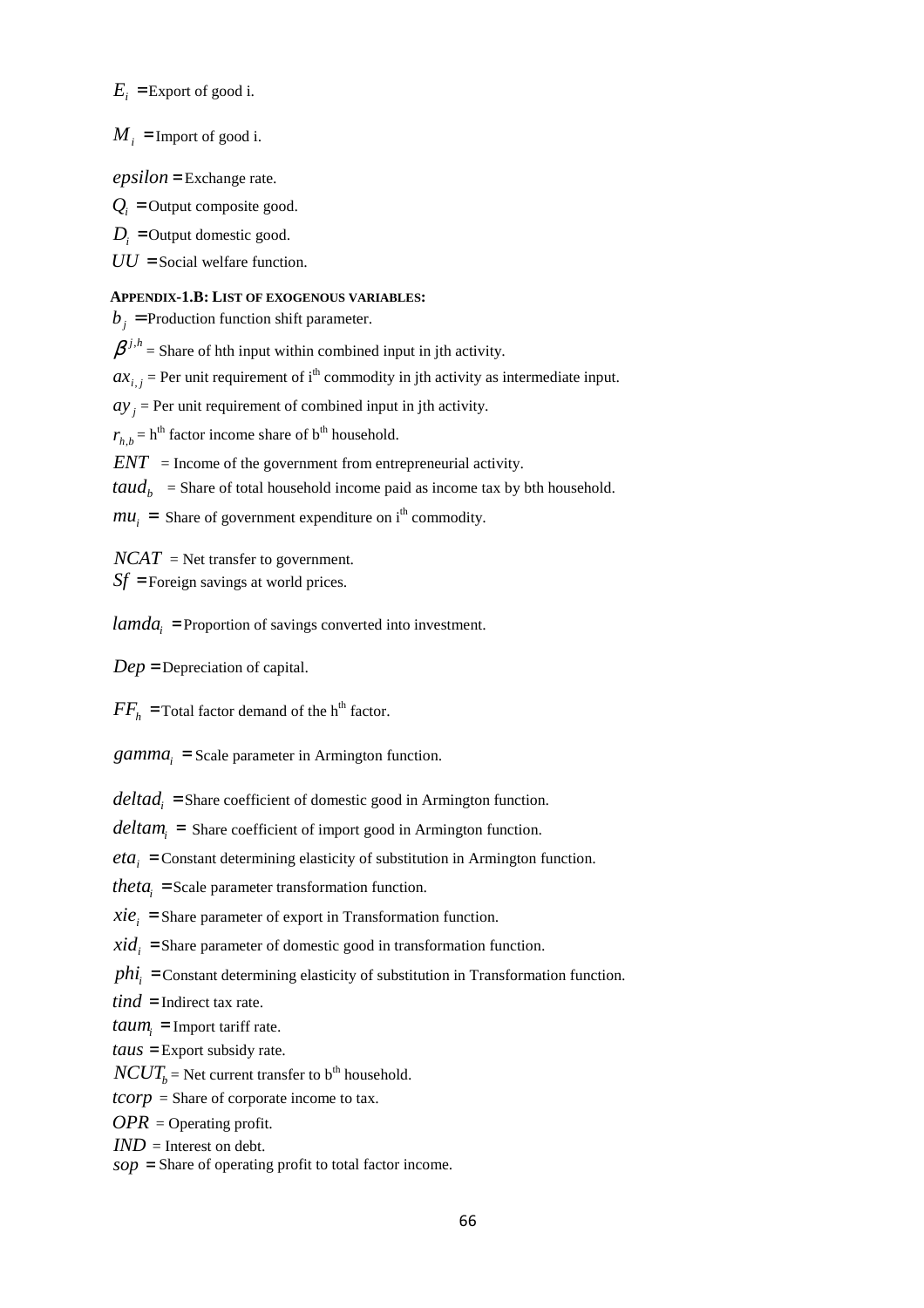$NF_1$  = Net labor income earned abroad.

- $NF_2$  = Net capital income earned abroad.
- $T$ *purhh* =  $b$ <sup>th</sup> household purchase tax.
- *Tpurg* = Government purchase tax.
- *Ting* = Taxes on intermediate.
- *Tinv* =Taxes on investment good.
- $Ts = Taxes$  on export.
- $tpunkt_h =$  Share of household purchase paid as purchase tax by  $b<sup>th</sup>$  household.
- *tpurg* = Share of government purchase paid as purchase tax.
- *ting* = Share of intermediate good purchase to tax.
- $tinv =$ Share of investment to tax.
- *taus* = Share of export paid as tax.
- $FC_i$  = Fixed cost in the jth sector.

#### **APPENDIX 2: Simulation Experiment Results**

| <b>ECONOMIC VARIABLES</b>      | <b>BASE RUN VALUE</b> | <b>EXP-1</b> | <b>EXP-2</b>               | <b>EXP-3</b> | <b>EXP-4</b> |
|--------------------------------|-----------------------|--------------|----------------------------|--------------|--------------|
| Macro Indicators               | Rs. In billion        | % change     | % change                   | % change     | % change     |
| <b>GDP</b>                     | 116,969               |              | 1.11-E05                   | 2.31E-04     | 2.56E-04     |
| <b>External Account</b>        |                       |              |                            |              |              |
| Import (Primary sector)        | 198                   | 17.68        | 7.58                       | 15.65        | 0.35         |
| Import (Secondary sector)      | 10,140                | 0.01         | 0.01                       | 0.059        | 0.029        |
| Import (Tertiary sector)       | 2,052                 | 1.66         | 0.73                       | 1.51         | 0.34         |
| Import (Trade sector)          | 34                    | 102.95       | 44.11                      | 94.11        | 17.65        |
| Import (Infrastructure sector) | 525                   | 6.09         | 2.67                       | 5.91         | 0.95         |
| Export (Primary sector)        | 280                   | 1.42         | 0.72                       | $-8.21$      | $-0.72$      |
| Export (Secondary sector)      | 4,634                 | 0.16         | 0.06                       | $-0.48$      | $-0.11$      |
| Export (Tertiary sector)       | 3,897                 | 0.15         | 0.08                       | $-0.62$      | $-0.13$      |
| Export (Trade sector)          | 770                   | 0.65         | 0.26                       | $-2.99$      | $-0.91$      |
| Export (Infrastructure sector) | 1,339                 | 0.38         | 0.15                       |              | $-0.37$      |
| Exchange rate                  | 67                    | 3.43         | 1.50                       | $-17.91$     | $-4.48$      |
| <b>Government Account</b>      |                       |              |                            |              |              |
| Govt. Income                   | 7,470                 |              | $-0.081$                   | 0.028        | 0.027        |
| <b>HH</b> Income               |                       |              |                            |              |              |
| Rural                          | 20,730                | $-4.82E-03$  | $-1.93E-03$                | 1.74E-03     | 4.82E-04     |
| Urban                          | 19.517                |              | $-1.54E-03$<br>$-3.59E-03$ |              | 5.12E-04     |

Note:

(i) EXP 1: 100% reduction in overall import tariff